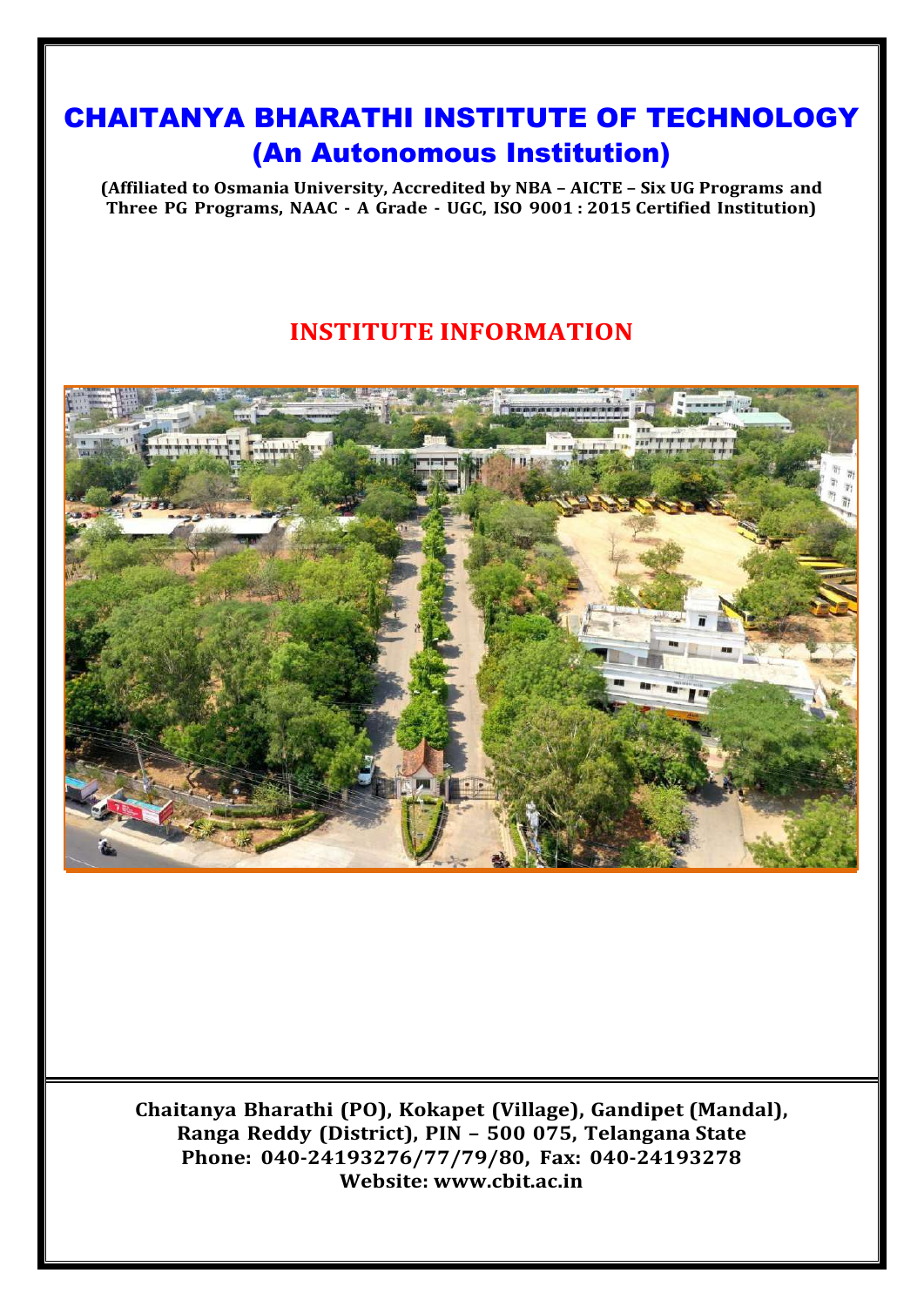# **MESSAGE FROM PRESIDENT EMERITUS**



As the Founder Secretary and Principal of the Institution and in the later Years having held Offices of the Chairman and now President Emeritus, I have the privilege of nurturing the Institution, along with my Colleagues and Members of the Society, over the 4 Decades of its successful and eventful Journey which has positioned the Institute as one of the Premier Engineering Colleges not only in the Telugu Speaking States but also amongst the valued Higher Education Institutions across the Country.

I will always acknowledge with gratitude the support and encouragement that the Institute has been receiving from all the Stake Holders; Government, Students, Parents, Faculty, Supporting Staff and Industry, favorably endorsing our efforts and supporting us in achieving the Institute's Vision and Mission.

Year on Year, since 1979, we have been evaluating our Educational Objectives, Infrastructure, Finance, Governance, Admissions and Faculty Recruitment in accordance with the Guidelines of the Regulatory Bodies and the Affiliating University with integrity and commitment in every function of the Institute. The Milestones and Rankings that we have achieved over Four Decades is because of the Good Institutional Practices that we adopted and the persistent efforts.

My Hearty Congratulations to all the Achievers in their Qualifying Exams and also for choosing CBIT as the Dream Destination to Design your Professional Careers in the Best of the Environments that has History of Students Performance, Faculty Contributions, Facilities and Technical Support, Academic Support and Teaching Learning Process, Research, Innovation, Startup Infrastructure, Governance, Institutional Support and Financial Resources that nurtured and perfected the Engineering Knowledge of the strong 16000 Alumni, which will also ensure your Success in your Professional and Entrepreneurial pursuits in the Years to come,

I Warmly Welcome You All to be the CBITians and etch your Name in the Dossier of Achievers,

**Dr. V. Malakonda Reddy President Emeritus**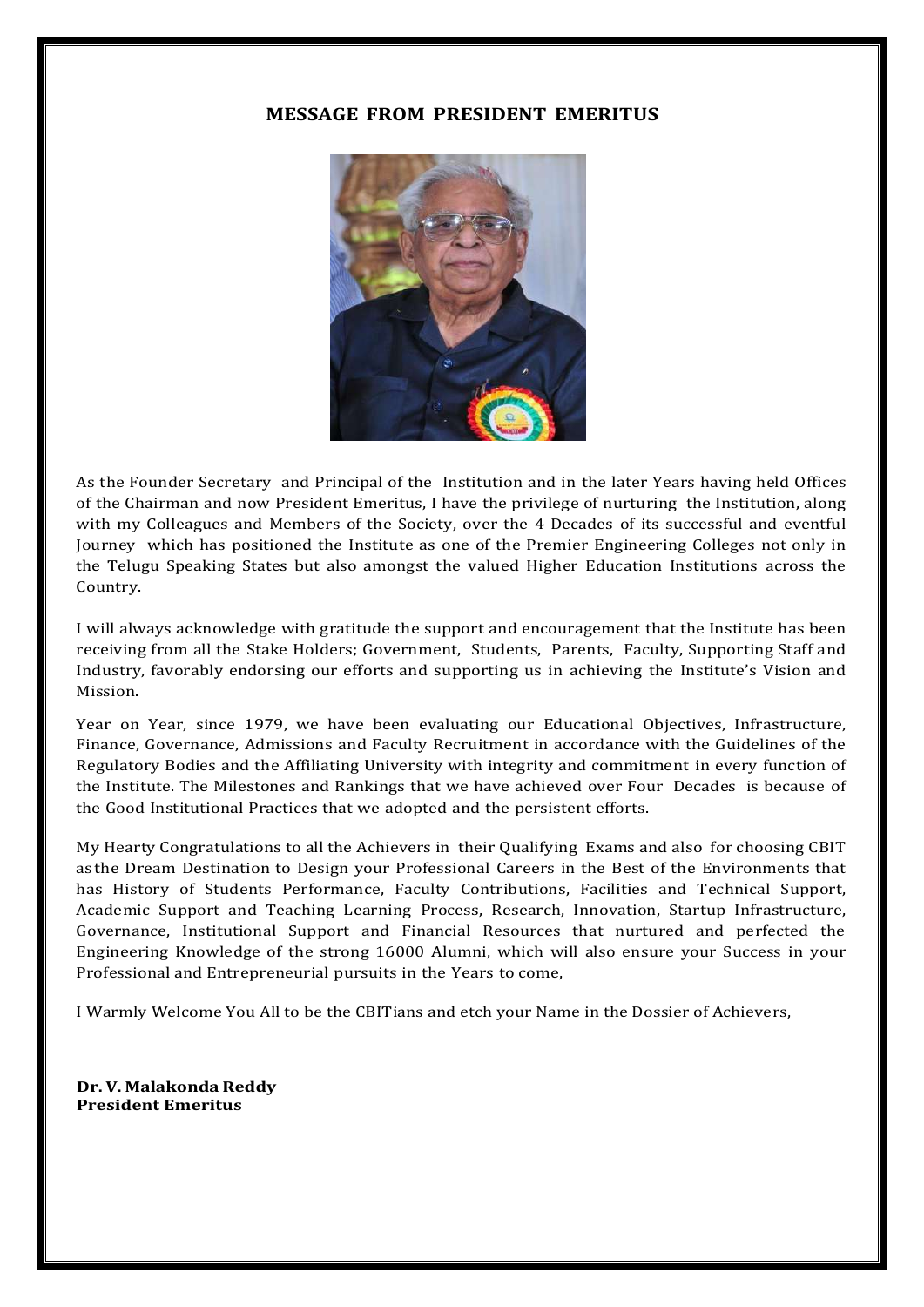# **MESSAGE FROM PRESIDENT**



I welcome you to one of the most reputed and highly ranked Engineering Institutes of the Country. CBIT towers above all the other Private Engineering Institutes in the State for we continually endeavour to foster excellence in Technical Education and Research. This has been possible due to the contribution and participation of every stakeholder, and the Institute's firm reliance, recognition and utilization of their ideas, perspectives, talents, and, abilities. And so, with gratitude we acknowledge every participant's contribution in the growth of the Institute and the students.

Established in 1979, CBIT has reinvented itself over the years, amalgamating holistic education with latest world class amenities. It has grown into a fully integrated campus offering a broad array of UG and PG Programs with a meticulous emphasis on even the minutest aspect of the Curriculum and Pedagogy. The Institute boasts of having highly qualified and distinguished Faculties who work as facilitators making the learning process interesting, engrossing, and enjoyable. The campus strives to provide the latest and the best tools, technologies, equipment, and the most modernized and conducive learning environment. The Library housing the best books and having access to the most acclaimed Journals, modernized Labs which are continually upgraded and a distinctive R&D Block, dedicated to Research and Development, are testimonies to the Institute's firm focus on student's research, learning and achievement. CBIT leverages the unique potential, talent, and curiosity of students to transform them into future leaders, technocrats, entrepreneurs, and stalwarts in the field of Engineering and Technology. To aid students realize their professional aspirations, the Career Development Cell conducts a range of training programs so that students excel technically and professionally. The internships, industry exposure, extra-curricular activities and the various student clubs make this overall learning process complete.

Committed towards excellence and the best Institutional practices, the Institute, ever since its inception has maintained transparency and rigorous analytics in all aspects of Teaching-Learning and Governance. Every milestone we have achieved has been possible due to the ingrained ethical responsibility, integrity, commitment, dynamism, and an unremitting aspiration towards innovation, incubation, and meritocracy. Driven towards creating a pool of Societal Stalwarts known for their professionalism and skills, we unremittingly try to outperform the benchmark we set for ourselves.

It is a great honour for me to lead this Institute and I welcome all who have chosen CBIT as the pathway to design their future in the world of Engineering and Industry! Step into the most intellectually thriving and bustling Engineering campus of Hyderabad and realize your dreams.

**Subash Namburu President**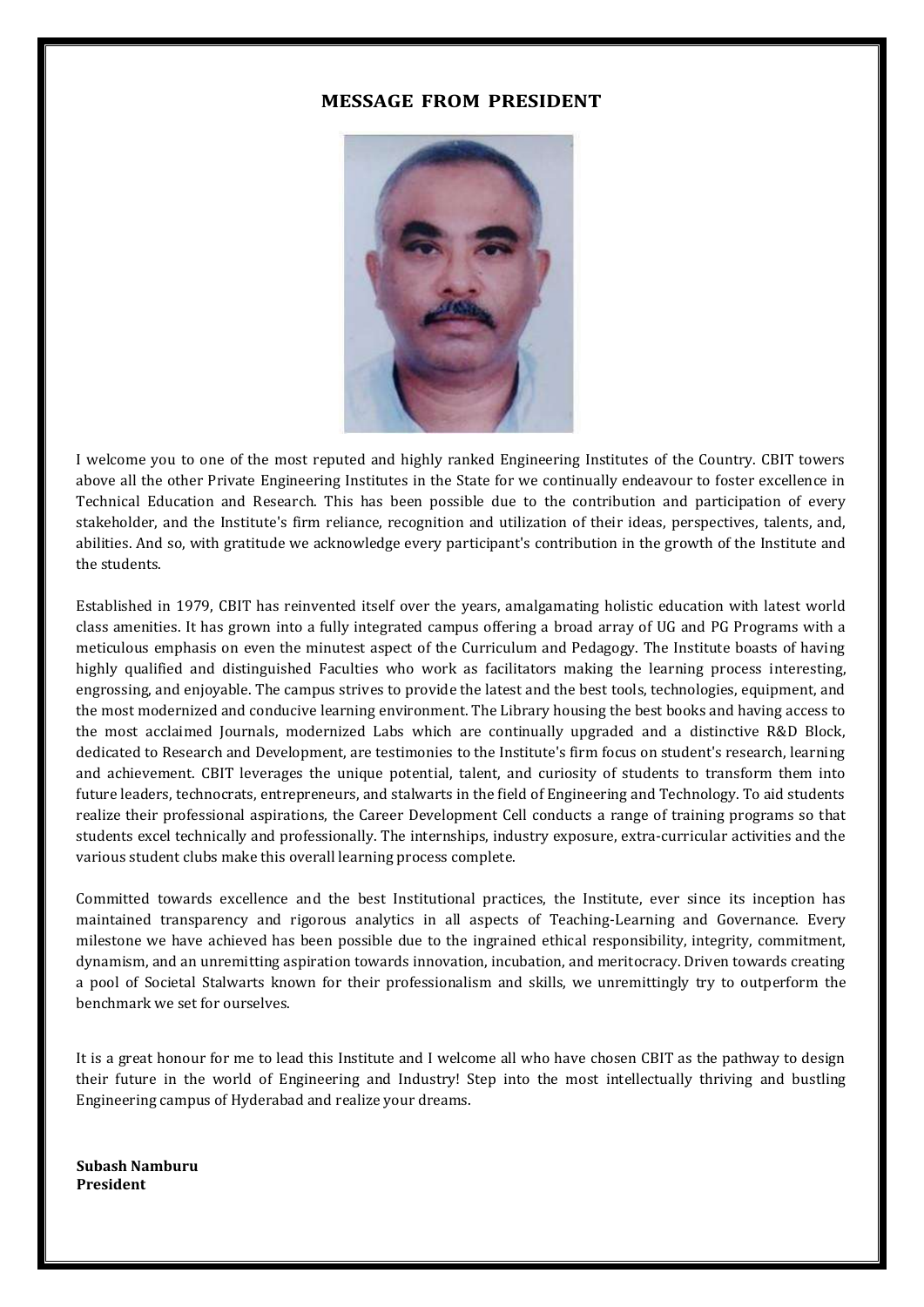# **MESSAGE FROM PRINCIPAL**



CBIT has the Pride of Place amongst the Private Engineering Colleges in India and competes with the University Colleges in all facets of Education and Students achievements. I am honored and delighted to be the Principal, while the Institute is celebrating its 42 Years of successful journey and feel privileged to welcome the Students as the Stake Holders who willuphold the Banner of CBIT high and continue to sustain the Excellence and the Premier Status of the Institute.

The Four two Years of nurturing of Engineering Knowledge at the Institute by the expert Faculty, I assure, you will evolve as a well-rounded Engineer equipped with Skills to face the Industry 4.0 Challenges and the dynamic disruption that is being experienced in every Industry. To address these needs, we have enabled a newer structure that facilitates CreativeThinking through greater freedom to Learn, Experiment and Innovate while keeping the fundamentals of National Education Policy through Curriculum Architecture, Pedagogical excellence and Credits for Innovative and Creative thinking as a part of evaluation. We feel it is time for us to "Reinvent" and encourage Students to align them to Creative Thinking.

We have established Start-Ups and Incubation Ecosystem to support Ideation and implementation under the guidance of Faculty who are experienced and known Thought Leaders in their Fields of Engineering and Management.

Sports Encouragement, Clubs Membership, Personality Development initiatives and many other Co and Extra Curricular Engagements are the Hall Mark of CBIT and these have been the Forums for experiential Learning for Students.

Internships, Collaborative Research and Consultancy with Industry, Institutions and Universities provide an opportunity to Students to work with the Faculty and Publish in National and International Journals which will add to their Profile.

While you will be introduced to the Academic State-of-the-Art Infrastructure at the Campusin detail, I Welcome You all and Wish a Memorable Studentship and hope you will bring laurels to the Institute through your achievements.

**Dr. P. Ravinder Reddy Principal**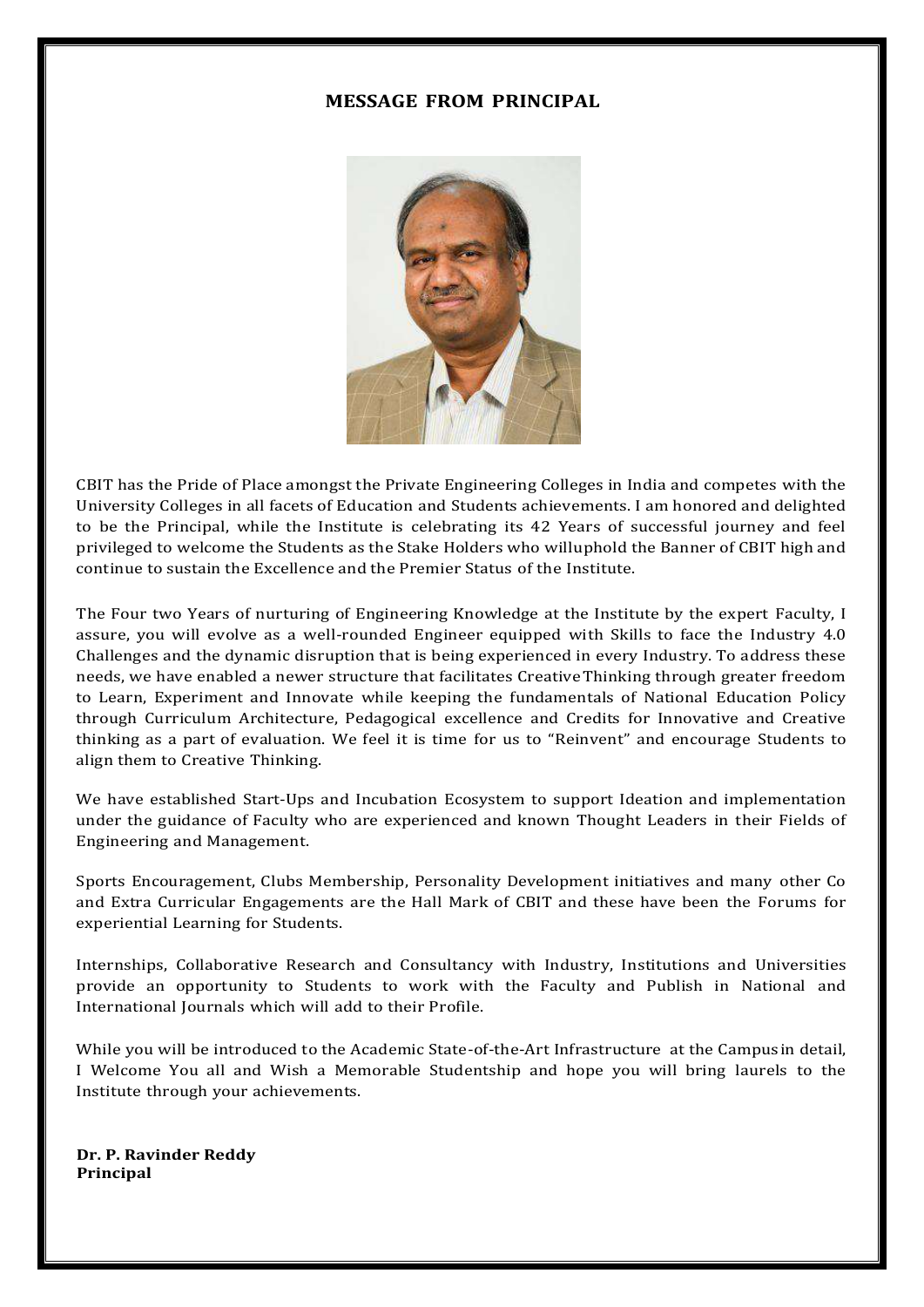#### **THE INSTITUTE**

## **GENESIS AND GROWTH**

CHAITANYA BHARATHI INSTITUTE OF TECHNOLOGY, established in the Year 1979, esteemed as the Premier Engineering Institute in the States of Telangana and Andhra Pradesh, was promoted by a Group of Visionaries from varied Professions of Engineering, Medical, Legal and Management, with an Objective to facilitate the Best Engineering and Management Education to the Students and contribute towards meeting the need of Skilled and Technically conversant Engineers and Management Professionals, for the Country that embarked on an Economic Growth Plan.

The Institute, committed to Education and Innovation, started with three-Degree Courses in Engineering for 200 Students and over the 42 Years, has emerged as a Dream Destination for; Students seeking to excel in Engineering and Management Education, Teaching Community to progress with a rewarding Career and Corporates to source well-rounded Engineers.

Stringent Academic Standards, Industry compliant Teaching Methodology, Research Projects from Private and Public Sector Industries in Engineering and Management and Consultancy Practice, enabled the Institute to establish its Identity in the Technical Education and is Ranked No. 1 amongst the Private Engineering Colleges in both the Telugu Speaking States.

The Practices and the Culture at the Institute has always been to provide Quality Education by enhancing the overall Educational experience of Students adopting a wide range of Academic, Practical, Co- Curricular, Extra-Curricular Programs in the State-of-the-Art Facilities, Services and Activities to enable the required exposure to a variety of Social, Cultural, Intellectual, Recreational Opportunities and Challenges. Such learning experiences have enriched the lives of Students and helped them to develop into a Multi-Skilled and Multi -Tasking Personalities that ensured success in their Careers and Occupations. Co-curricular and Extra-Curricular activities are planned and executed through a number of Associations, Clubs, Societies, Students' Chapters of Professional Bodies, with a view to allow the Students, the necessary freedom to plan and execute every effort and in the process nurture them to be the future Leaders who learn to address Challenges and carve a path of Success.

In its Four Decades of existence, all the Stake Holders of the Institute relentlessly endeavored to position CBIT as an Institution that is a Leader and an Innovator in the Ecosystem of Engineering Higher Education. With the Students being the singular Objective, the Institute has established excellent Infrastructure such as State-of – the Art Laboratories, spacious Library with Printed and Digital Collection of Books and Journals, Sports, Hostel, and other Infrastructure for Extra and Co-Curricular Engagements with a total Built-up Area of about 57,714 Sq. Mts., in the serene Ambience of 50 Acres to inspire, encourage and pursue Academics. In its relentless strive for Academic excellence, CBIT has scaled great heights both Nationally and Internationally in Industry and Global Universities.

# **ACCREDITATIONS & AFFILIATIONS**

- Accredited by National Assessment and Accreditation Council (NAAC) with A Grade ( $2<sup>nd</sup>$  Cycle).
- $\triangleright$  Six UG Engineering and Three PG Programs have been Accredited by National Board of Accreditation.
- CBIT is permanently Affiliated to Osmania University, Hyderabad.
- Autonomous Institution (UGC Approved) since 2013.
- $\triangleright$  The College has been effectively practicing Outcome-Based Education.
- Recipient of World Bank Assistance Under TEQIP II Rated as one of the Well performed Institution.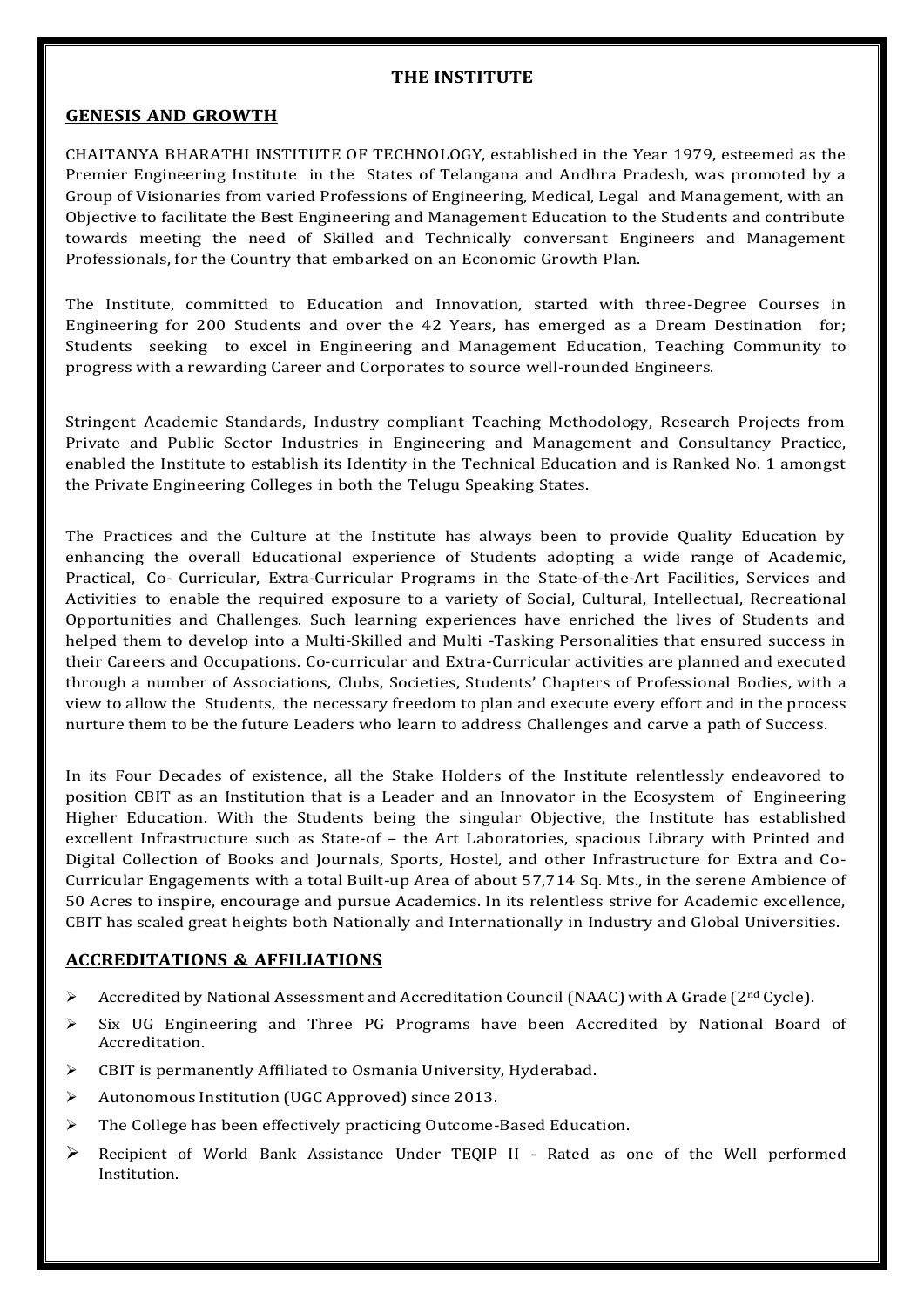# **RECENT ACHIEVEMENTS**

## **CBIT RANKINGS:**

133 in the Country as per NIRF, released by Hon'ble Minister for HRD in 2021.

# **COURSES OFFERED BY THE INSTITUTE**

The Academic Courses on offer are; 12 UG Engineering Disciplines and 10 PG Programs. The UG Programs are Accredited 5 times by NBA, AICTE and the PG Programs are Accredited by NBA while the Institute is Accredited A-Grade by NAAC, UGC in 2017. The Institute is privileged with the approval for the Maximum Number Annual Intake of Students, which is 1664 Students in UG and PG Programs excluding Lateral Entry.

# **UNDER GRADUATE COURSES (TOTAL INTAKE 1320 + 114 LATERAL ENTRY):**

- $\bullet$  B.E. Civil Engineering with an intake of  $120 + 12$  (Lateral Entry ECET)
- B.E. Computer Science & Engineering with an intake of 180 + 18 (Lateral Entry ECET)
- B.E. Electronics & Communication Engineering with an intake of 180 + 18 (Lateral Entry ECET)
- $\bullet$  B.E. Electrical & Electronics Engineering with an intake of 120 + 12 (Lateral Entry ECET)
- B.E. Information Technology with an intake of 180 + 18 (Lateral Entry -ECET)
- B.E. Mechanical Engineering with an intake of 120 + 12 (Lateral Entry -ECET)
- B. Tech. Chemical Engineering with an intake of 60 + 6 (Lateral Entry -ECET)
- B. Tech. Bio-Technology with an intake of 60
- B.E. Artificial Intelligence and Data Science with an intake of 120 + 6 (Lateral Entry ECET)
- B.E. Computer Science & Engineering (Artificial Intelligence and Machine Learning) with an intake of 60 + 6 (Lateral Entry - ECET)
- B.E. Computer Science & Engineering (Internet of Things and Cyber Security Including Block ChainTechnology) with an intake of 60 + 6 (Lateral Entry - ECET)
- B.E. Artificial Intelligence and Machine Learning with an intake of 60

## **POST GRADUATE COURSES (TOTAL INTAKE 344):**

- M.E. Structural Engineering with an intake of 25
- M.Tech. Computer Science & Engineering with an intake of 24
- M.E. Communication Engineering with an intake of 18
- M.E. Embedded Systems and VLSI Design with an intake of 18
- M.E. CAD / CAM with an intake of 25
- M.E. Thermal Engineering with an intake of 18
- M.E. Power Systems & Power Electronics with an intake of 18
- M.Tech. Artificial Intelligence and Data Science with an intake of 18
- Master of Computer Applications with an intake of 60
- Master of Business Administration with an intake of 120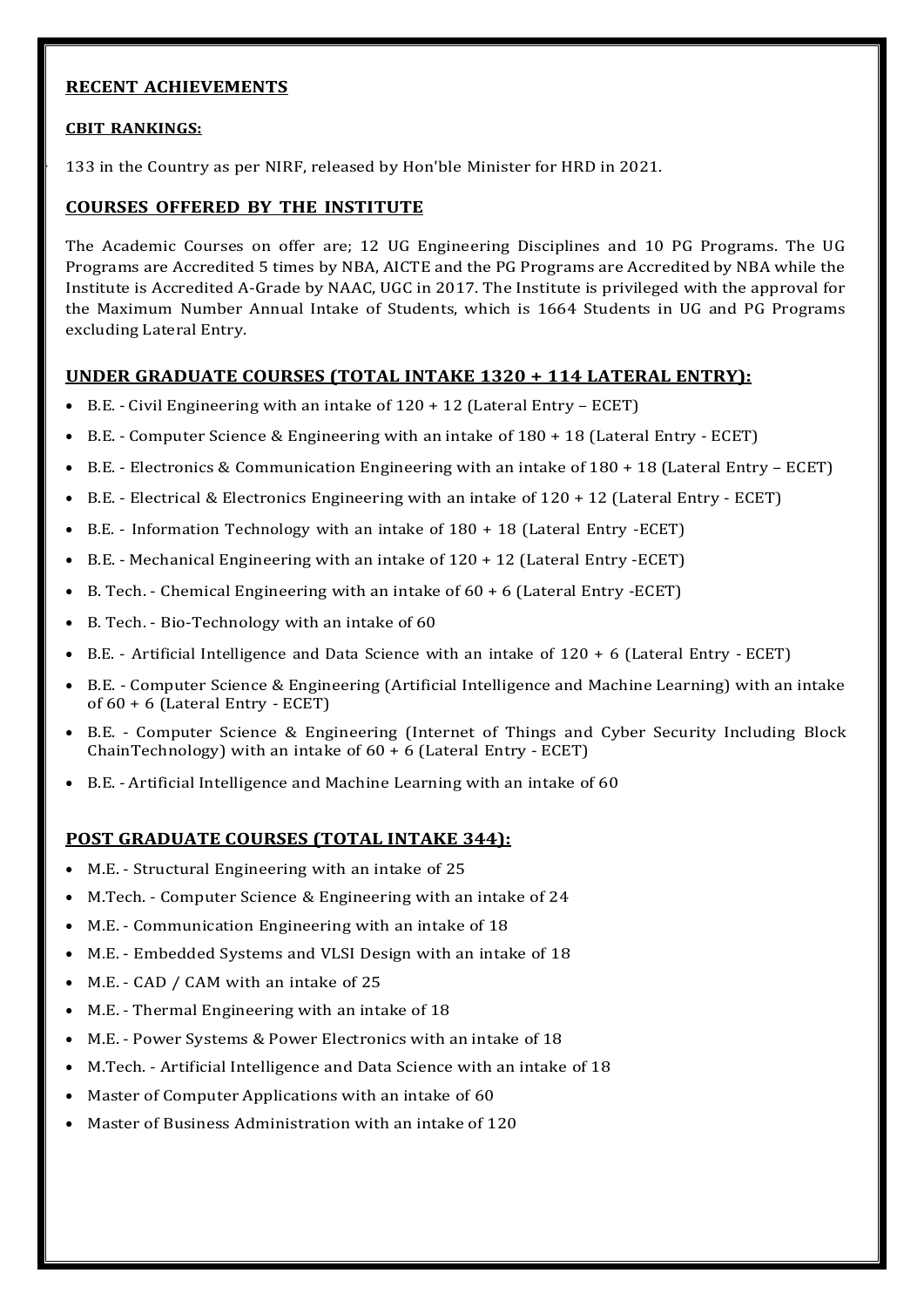# **STATE - OF - THE - ART ACADEMIC ECO-SYSTEM**

# **FACULTY - QUALIFIED AND EXPERIENCED**

The **324,** Qualified, Committed and Dedicated Teaching Fraternity has **143** Doctorates, while **102** are pursuing their Doctoral Works. The **230,** experienced and able supporting Technical Staff are a strength to practically orient the Students.

# **ACADEMIC ADMINISTRATIVE HEADS**

|  | 1. Principal and Chairman-IQAC                        | ÷            | Prof. P. Ravinder Reddy   |
|--|-------------------------------------------------------|--------------|---------------------------|
|  | 2. Director & Head of R&E Hub                         | ÷            | Prof. P. Ravinder Reddy   |
|  | 3. Director-IQAC                                      |              | Prof. N. V. Koteswara Rao |
|  | 4. Director - AEC & CoE                               | ÷            | Prof. Suresh Pabboju      |
|  | 5. Director - Academics                               | ÷            | Prof. K. Krishnaveni      |
|  | 6. Director - Students Affairs & Progression          | $\mathbf{L}$ | Prof. P. Sreenivas Sarma  |
|  | 7. Director - Research & Development                  | ÷            | Prof. A. D. Sarma         |
|  | 8. Director - Innovation & Incubation                 | ÷            | Prof. Umakanta Chaudhury  |
|  | 9. Director - Career Development Cell                 | ÷            | Dr. N. L. N. Reddy        |
|  | 10. Joint Director - Academics                        | ÷            | Prof. M. Swamy Das        |
|  | 11. Joint Director - Students Affairs & Progression : |              | Prof. K. Jagannadha Rao   |
|  | 12. Controller of Examinations                        | ÷            | Prof. P. Venkata Prasad   |
|  |                                                       |              |                           |

# **HEADS OF THE DEPARTMENT**

| 1. | Civil Engineering                       |   | Prof. K. Jagannadha Rao       |
|----|-----------------------------------------|---|-------------------------------|
| 2. | <b>Mechanical Engineering</b>           |   | Prof. P. V. R. Ravindra Reddy |
| 3. | Electrical & Electronics Engineering    |   | Prof. G Suresh Babu           |
| 4. | Electronics & Communication Engineering |   | Prof. D. Krishna Reddy        |
| 5. | Computer Science & Engineering          |   | Prof. Y. Rama Devi            |
| 6. | Information Technology                  | ٠ | Prof. K. Radhika              |
| 7. | <b>Chemical Engineering</b>             | ÷ | Dr. P. V. Naga Prapurna       |
| 8. | Bio-Technology                          | ٠ | Dr. Y. Rajasri                |
| 9. | MCA                                     | ÷ | Dr. D. L. Sreenivas Reddy     |
|    | 10. MBA                                 |   | Dr. S. Saraswathi             |
|    | 11. Physics                             |   | Prof. B. Sreenivasa Reddy     |
|    | 12. Chemistry                           |   | Prof. K. Lakshmi              |
|    | 13. Mathematics & Humanities            | ÷ | Prof. P. Raj Reddy            |
|    | 14. Physical Director                   | ٠ | Dr. G. Shyam Mohan Reddy      |
|    | 15. Librarian                           | ٠ | Dr. C. Srikanth Reddy         |
|    |                                         |   |                               |

## **DEPARTMENT–WISE FACULTY POSITION AS ON 23/07/2021**

- Civil Engineering Department has 27 Faculty Members: 5 Professors, 3 Associate Professors and 19 Assistant Professors.
- Computer Science and Engineering Department has 50 Faculty Members: 5 Professors,4 Associate Professors and 41 Assistant Professors.
- Electronics and Communication Engineering Department has 44 Faculty Members: 4 Professors,4 Associate Professors and 36 Assistant Professors.
- Electrical and Electronics Engineering Department has 28 Faculty Members: 4 Professors, 5 Associate Professors and 19 Assistant Professors.
- Information Technology Department has 30 Faculty Members: 2 Professors, 1 Associate Professors and 27 Assistant Professors.
- Mechanical Engineering Department has 49 Faculty Members: 7 Professors, 7 Associate Professors and 36 Assistant Professors.
- Bio-Technology Department has 14 Faculty Members: 1 Associate Professor, 13 Assistant Professors.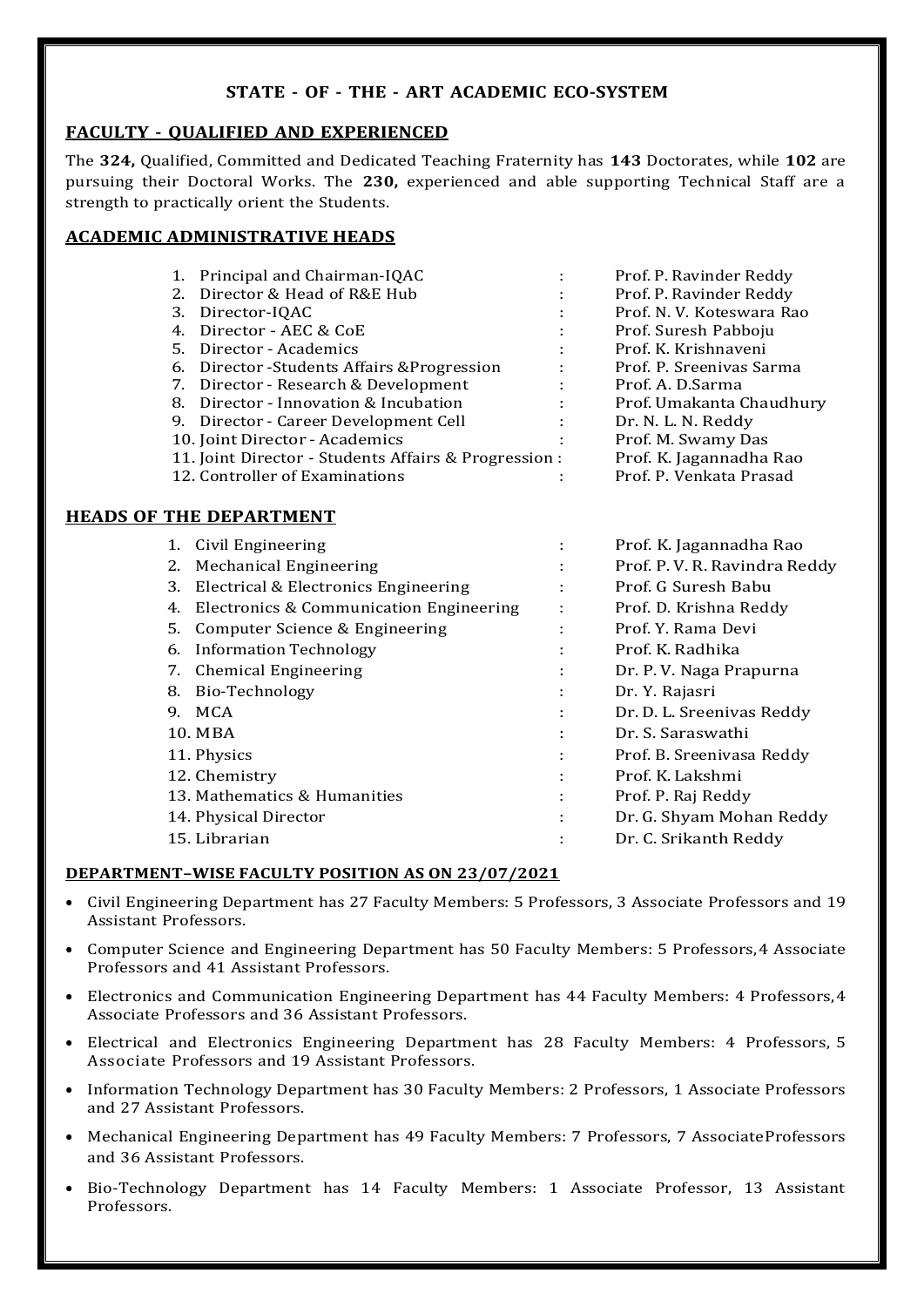- Chemical Engineering Department has 12 Faculty Members: 2 Associate Professors and 10 Assistant Professors.
- Chemistry Department has 9 Faculty Members: 1 Professor, and 8 Assistant Professors.
- Mathematics Department has 13 Faculty Members: 2 Professors, 1 Associate Professor and 10 Assistant Professors.
- Physics Department has 11 Faculty Members: 2 Professors and 9 Assistant Professors.
- English Department has 7 Faculty Members: 7 Assistant Professors.
- MCA Department has 11 Faculty Members: 1 Professor, 1 Associate Professors and 9 Assistant Professors.
- School of Management Studies has 15 Faculty Members: 3 Associate Professors and 12 Assistant Professors.

#### **OTHER IN-CHARGES:**

| Medical Officer   | Dr. Chandrasekhar Shetty |
|-------------------|--------------------------|
| NSS Officer       | Dr. M. Ganeshwar Rao     |
| Student Counselor | Mr. Srinivasulu Andoju   |

## **ACADEMIC ACHIEVEMENTS OF OUT-GOING STUDENTS OF 2020 - 21**

The laudable Academic Results of the Students in the Examinations and respectable Placements in the leading Corporates with good Remunerations Packages are a proof of the untiring efforts of all the Stake Holders of the Institute. 16000 Alumni, placed in Corporates, through their Technical and Professional Skills have successfully addressed the Industry Challenges in their responsibilities which ensured that CBIT Graduates are highly rated by the Employers from the Industry in the Private and Public Sectors.

| <b>Branch</b>              | No. of<br><b>Students</b> |     | Distinction &<br>2 <sup>nd</sup> Division<br>1st Division |                          |                          | <b>Total Pass</b> |       |
|----------------------------|---------------------------|-----|-----------------------------------------------------------|--------------------------|--------------------------|-------------------|-------|
|                            | <b>Registered</b>         | No. | $\%$                                                      | No.                      | $\%$                     | No.               | %     |
| Civil                      | 134                       | 100 | 74.63                                                     | 3                        | 2.24                     | 103               | 76.87 |
| <b>CSE</b>                 | 215                       | 203 | 94.42                                                     | $\overline{\phantom{a}}$ | $\overline{\phantom{a}}$ | 203               | 94.42 |
| EEE                        | 142                       | 121 | 85.21                                                     | $\blacksquare$           |                          | 121               | 85.21 |
| ECE                        | 207                       | 196 | 94.69                                                     | $\overline{\phantom{a}}$ | $\overline{\phantom{a}}$ | 196               | 94.69 |
| Mechanical                 | 137                       | 123 | 89.78                                                     |                          | $\overline{\phantom{a}}$ | 123               | 89.78 |
| $\ensuremath{\mathsf{IT}}$ | 145                       | 125 | 86.21                                                     | 4                        | 2.76                     | 129               | 88.97 |
| Production                 | 56                        | 37  | 66.07                                                     | $\overline{\phantom{a}}$ | $\overline{a}$           | 37                | 66.07 |
| Chemical                   | 52                        | 41  | 78.85                                                     | $\overline{\phantom{a}}$ | $\overline{\phantom{a}}$ | 41                | 78.85 |
| Biotechnology              | 38                        | 33  | 86.84                                                     | $\mathbf{1}$             | 2.63                     | 34                | 89.47 |
| <b>MBA</b>                 | 113                       | 111 | 98.23                                                     | $\overline{\phantom{a}}$ | $\overline{\phantom{a}}$ | 111               | 98.23 |
| <b>MCA</b>                 | 49                        | 41  | 83.67                                                     | $\overline{2}$           | 4.08                     | 43                | 87.76 |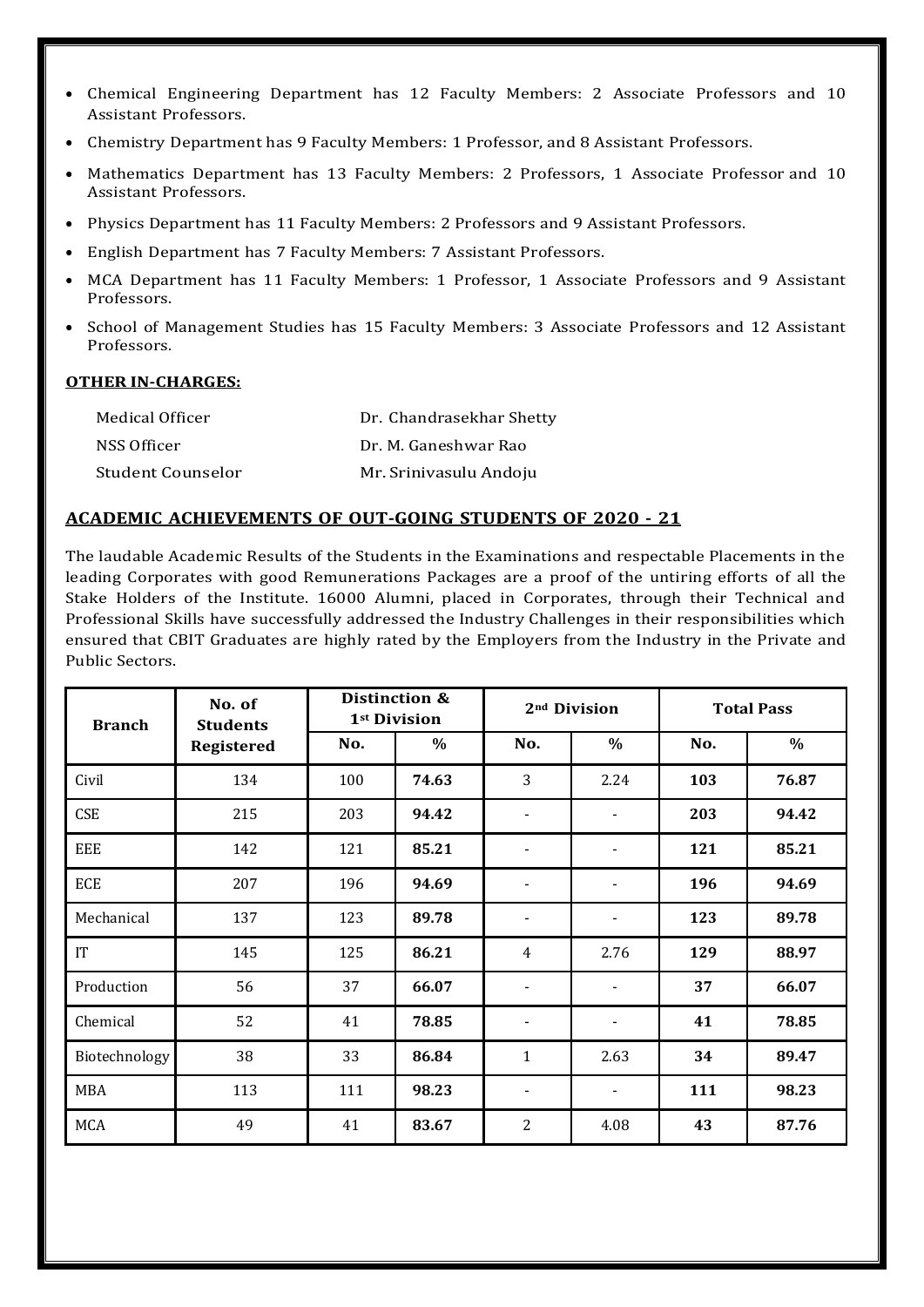# **STUDENTS ACHIEVEMENTS IN NATIONAL / INTERNATIONAL EVENTS**

The Alumni of CBIT are; occupying Prestigious Management Positions across the Globe in the World-Renowned Organizations, excelling as Entrepreneurs establishing Multi-National Corporates with Foot Print in many Countries, As Advisors to the Government in the position of Senior Administrative Officers in the Central and State Governments, and few as Politicians and Sports men.

The Students of 2018-2019, are continuing the legacy of Success at CBIT by their achievements in the Academics, Sports and other Extra Curricular Activities and few amongst the many are being detailed as under:

- Ms. J. Shruthi and Ms. Sindhu Students of B.E 3/4 Civil Engineering, have been awarded "Young Scientist" for presenting Technical Paper at Telangana Environment Congress in March, 2018.
- Five Teams of Students from the Department of CSE won Cash Prizes worth INR 3,75,000/-, in the National Competition of Smart India Hackathon contest organized by MHRD for the year 2019 while another Three Teams Won the  $3^{\rm rd}$  Prize in the year 2018 and  $8^{\rm th}$ Prize in the year 2017.
- 20 Students of CSE Won Prizes in Dell Compassador Event, Code for Good Challenge Event, and bagged all India ranks in Irate Challenge on Hackerrank.com etc.
- About 60 Students have presented Technical Papers in the National & International Level Conferences / Journals of reputed Institutes like IITs, IIIT, NITs, BITS, Universities and Colleges etc., and won Prizes.
- Ms. Kasibhatta Samhitha, the Child Prodigy of the Institute, earned the title of being Telangana's Youngest Engineer having graduated from CBIT at the age of 16. She is the youngest of the Candidates who cracked the CAT and secured 95.05 Percentile in her first attempt for which she was awarded a Gold Medal by CBIT.
- Ms. Prashamsa of 3/4 IT Organized a Painting Exhibition at Sunday Soul Sante Hitex Grounds which had attracted Visitors of all Profiles.
- Ms. Supriya [Sanum, Alumnus of CBIT was the FIRST LADY LOCO PILOT](http://202.65.141.233/cbit/sites/default/files/file_upload/Supriya%20sanam%20Metro%20driver%20MTech.jpg%23overlay-context%3Dmech/students%3Fq%3Dmech/students) in Hyderabad METRO who steered the inaugural Metro Rail Train that drove Hon'ble Prime Minister Sri Narendra Modi, Hon'ble Governor Sri E.S.L. Narsimhan, Hon'ble Chief Minister, Sri K. Chandra Sekhar Rao and Sri K. T. Rama Rao, Minister for IT, and other Dignitaries.
- A Team of Mechanical Engineering Students were qualified for the final round in Zonal Competition organized by Boeing National Aeromodelling which had 90 participating Institutions.
- Another Group of Students from Mechanical Engineering Designed and Fabricated a Racing Car and participated in the Competition for GKDC (GOKART Design Challenge) held at Buddh International Circuit Greater Noida, U.P. Organized by Indian Society of New Era Engineers from 15<sup>th</sup> - 19<sup>th</sup> February, 2019.
- CBIT Students are pursuing their Higher Studies in Prestigious Institutions in and around India viz., IIT-Delhi, IIT-Hyderabad, IIMs and Universities like Arizona State University, Sunny Buffalo, New York, Stanford University, University of California, Carnegie Mellon University, Sacred Heart University and various other Universities.

# **COMPUTATIONAL FACILITIES:**

Institute has 2150 HP/Dell Desktop Computers with high-end configuration. Also, there are 10 HP / Dell Servers (Blade and Rack-mounted and Tower) and 130 Laser printers. All these machines are accessible through LAN and accessible to WAN with two ISPs with 1084Mbps Leaded Line (M/S Pioneer Elabs and Reach Broadband Ltd. The Departments of CSE, IT and MCA are fully equipped with 40 Computer Labs and the other 8 Departments have independent Computer Centers with latest Software. The campus is WiFi enabled and secured by firewalls and antivirus protection. In addition to the on-premise facilities, institute has also subscribed the AWS cloud space for LMS, AI/ML SageMaker lab facility.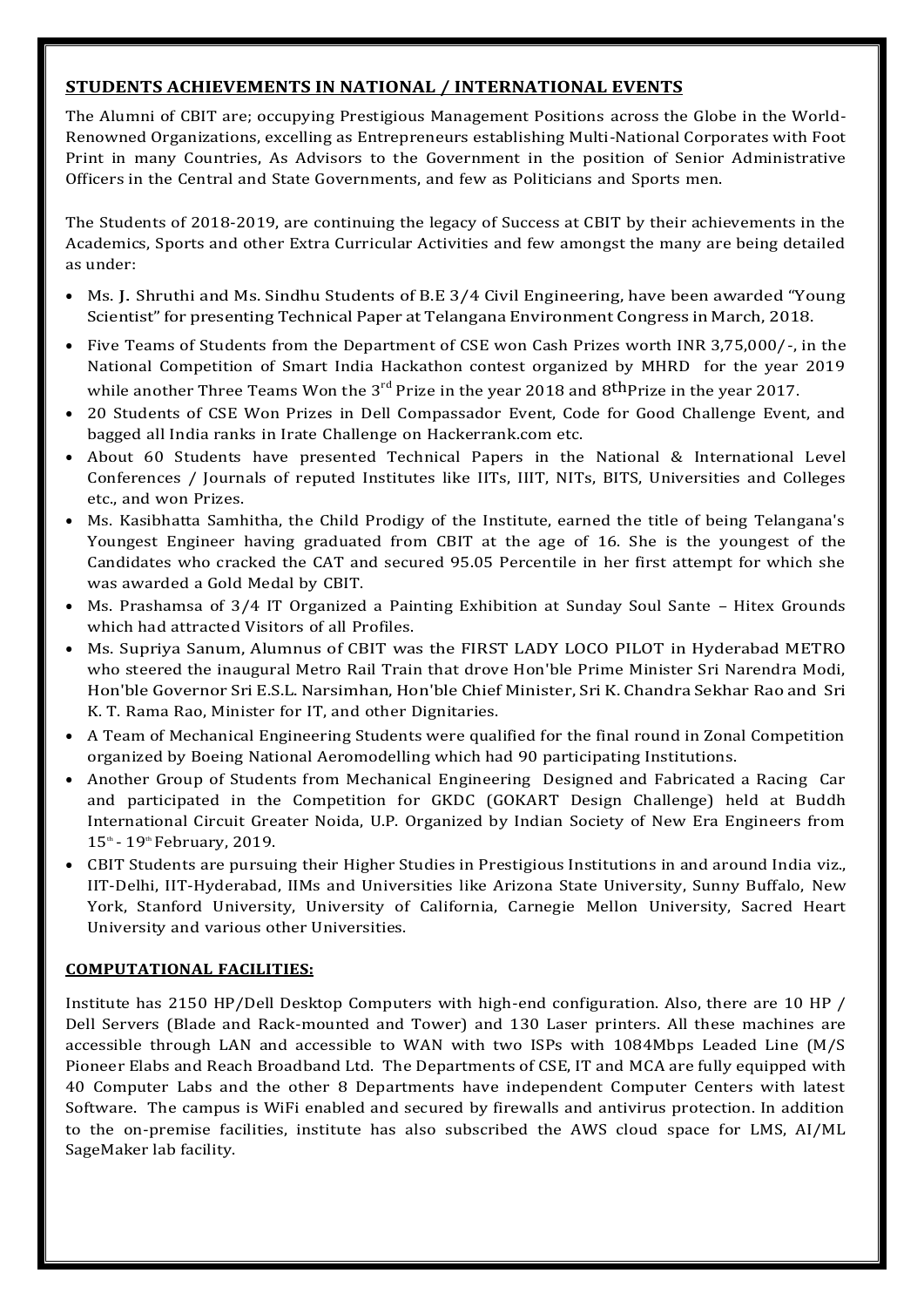All the computers are purchased with pre-installed Operating System (Microsoft-Windows / Ubuntu) and updated with Microsoft products under Microsoft Campus Agreement. Institute has procured all the required software for academic and research purpose. It includes Oracle, Rational Rose, MatLab, pSpice, Informatica, Vmware, Drillbit, Turnitin, Language Compiler & Interpreters, Quickheal, Solidworks, AutoCAD, Aspentec etc., along with Open source software.

# **LIBRARY AND INFORMATION CENTRE**

The Institute's Library, housed in an independent Building with an Area of 18,000 Sq. Ft., with a spaciousReading Hall which accommodates more than 350 Students at a time, functions, as the Primary Information Resource Centre, a Repository of all Printed and E-Resources for Teaching and Research Activities, 1,14,573 Volumes of Books, 5000 E-Journal Packages such as IEEE, ASME, ASCE, Access Engineering, ELSEVIER Science Direct, ASTM Digital Library, JGATE-JET, JGATE-JSMS, Springer, EBSCO for Engineering, MBA, MCA Courses as per the Guidelines of AICTE in addition to Hard Copy of National / International Journals, 30,000 E- Book and other open access Resources and a E-learning Resource Centre with 30 Multimedia Systems to access NPTEL, MIT Online Courses and e-Journals.

# **TRAINING AND PLACEMENT CENTRE**

Training and Placement Centre was established in the Year 1987. 100 Plus MNCS' and other Industries are the Prime Recruiters who visit CBIT apart from the other Corporate Entities.

The following are the achievements of the Centre in the preceding five Years:

| Year                   | 2016-17 | 2017-18 | 2018-19 | $2019 - 20$ | 2020-21 |
|------------------------|---------|---------|---------|-------------|---------|
| No. of Students placed | 1366    | 961     | 1202    | 1219        | 1177    |

- Highest Package for this year is Rs.43 LPA offered by Microsoft
- 21 students are placed with Rs. 25 LPA
- 120 Students with Rs.10 LPA
- 295 Students with Rs.7 LPA
- Highest Number of Students placed in Cognizant 175.

# **COMPANIES FOR CAMPUS RECRUITMENTS**

## **(i) IT Companies**

Microsoft, Google, Oracle, JPMC, Deloitte, Service Now, Cognizant, Infosys, Accenture, Cap Gemini, TCS, Mind Tree, HCL Technologies, Bank of America, NCR, Well Fargo, DBS, DE, Shaw, Cyient, Hitachi Consultancy, Electronic Arts, Karvy, Uber, Accolite, CA Technologies, Next Education, Core Compete, Value Labs, Franklyn Templeton, Nalsoft, Novartis, OYO

## **(ii) Core Companies**

ITC, HUL, HIL, Orient, Fiat Chysler, FMC, Hexagon, GE Appliances, Godrej, Tata Projects, L&T, MRF, Hetero, Neuland, Aurobindo, Divis, Ultratech, Sirpur Paper Mills, Medha, Ramky, RV **Consultants** 

## **(iii) Companies for Management Students**

Deloitte, Cognizant, Verity Knowledge Solutions, Deloitte Tax USI, Franklin Templeton, Invesco, Karvy Stock Broking, S&P Global, Spandana Sphoorty Fina Ltd, Just Dial, Kotak Life, Carwale, Syntizen Technologies P Ltd, Reliance Infocomm Ltd, JIO, MRF, Ryan India Tax Services Pvt. Ltd, Tata Trent, Apollo Munich Insurance, Class Klap, ICICI Bank, GENPACT, Ninjacart Pool, HDFC AMC, Frontier Business Systems, Kotak Mahindra Bank Ltd., HDFC, AMC.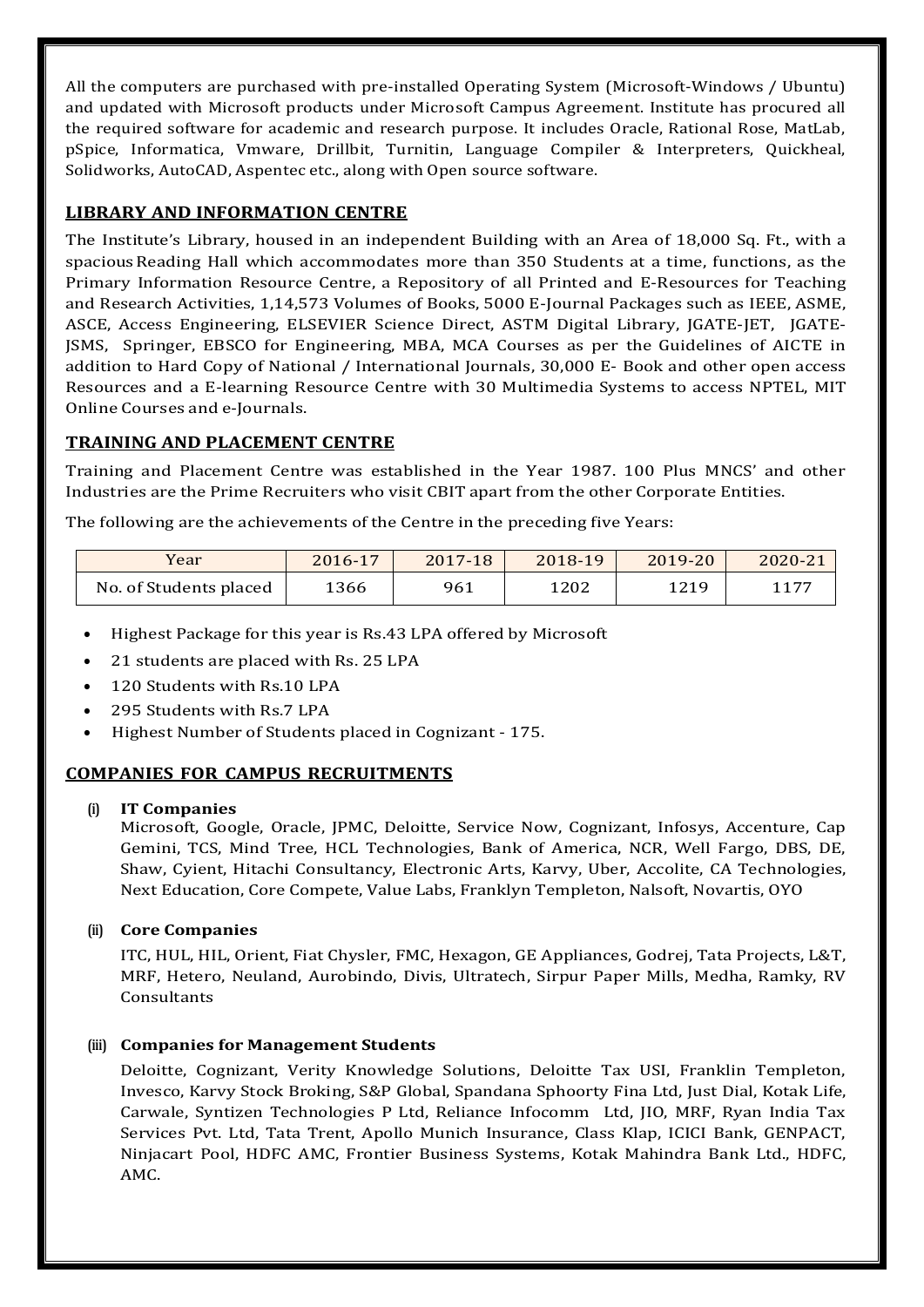# **RESEARCH AND DEVELOPMENT CENTRE**

The R&D Centre, with its State-of-the-Art Infrastructure, has been established to promote Research and Innovations amongst the Faculty and Students by identifying new Research Areas, developing Projects leading to Publications, Products, Innovations and Start-Ups. The primary focus will be on the Time and Cost bound Projects sponsored by Government, Public, Private, National and International Agencies and Autonomous Bodies. To achieve results on these sponsored Projects within the acceptable timelines, the Centre has been structured into Sectional Areas for streamlining its functioning in different Technology Domains. The Sectional Areas will together cover all the Disciplines/ Inter Disciplinary Topics in which theInstitute has expertise.

A Research Council has been formed with Experts from these Sectional Areas with the following broad responsibilities: 1. To Advise Sponsored Research and Industrial Consultancy on emerging Research Areas of Strategic importance for the Institute 2. Organize the Selection and Technical Review Committees (consisting of Experts from within and outside the Institute) for Institute Grants. 3. To undertake Sponsored Research Activities in various Technology Areas 4. To provide Leadership in Technology Domains in various Sectional Areas. Research Council will lead the Institute towards developing large Scale Research proposals.

The Centre holds periodical Reviews on the progress of the Research being carried out on the Sponsored Projects and Ph. D Work. The Centre guides the young Researchers for the preparation of Proposals, writing the Papers, writing the Documentation for Patent filing and initiating Student Start-Ups. The Students are divided into Groups to work on the prototypes which lead to participate in Hackathons and to apply for the Start-Up Company.

# **ACIC-CBIT RESEARCH AND ENTREPRENEURSHIP FOUNDATION**

Atal Innovation Mission (AIM) at NITI Aayog is mandated to promote a culture of innovation and entrepreneurship in India. AIM has selected a number of institutions for supporting them in establishment of Atal Incubation Centres (AICs) programme. CBIT has also been selected from Telangana by AIM and already received approval for the establishment of Atal Community Innovation Centre (ACIC) at our Campus. ACIC-CBIT Reserach and Enterpreneurship Foundation has been registered by CBIT as a Special Purpose Vehicle (SPV) under the comapanies Act. The ACIC will provide requisite infrastructure for innovation in the unserved / underserved regions or having potential to build innovation ecosystems in various parts of the sate and the country, thus, nurturing entrepreneurs from the community to help them address various societal challenges. The objective of the ACIC program is to offer unique and incentivized solutions, which will encourage students, researchers or any individual/group of individuals to ideate and design novel innovative solutions for the communities in and around the Atal Community Innovation Centers.

SPV ACIC-CBIT has successfully completed filing of INC 20 A declaring the commencement of Business operation. The other activities including the appointment of officials for managing the operation of the SPV are under progress. In the meantime, I have advised my CBIT officials to initiate all the activities so that we don't loose time for conducting the events and other activities. During the first year of Operation, It is planned to conduct, outreach Events to promote their involvement in entrepreneurship and innovation, Ideations addressing local issues, capacity building program, IP Awareness program, induction of Start-ups and innovators. Specific number of women / economically weaker section led start-ups to be supported are also kept as priority. Already we have registered a number of mentors and their engagements will start shortly after the Idea incubation and start-up incubation activity. The ACIC-CBIT team is registering the start-ups in the incubation center with whom the technical interactions already under progress for idea Incubation.

ACIC-CBIT at CBIT will align their activities to engage large number of students, faculties in various innovation and entrepreneurship related activities such as ideation, Problem solving, Proof of Concept development, Design Thinking, IPR etc. related to developments useful for the society. The ACIC-CBIT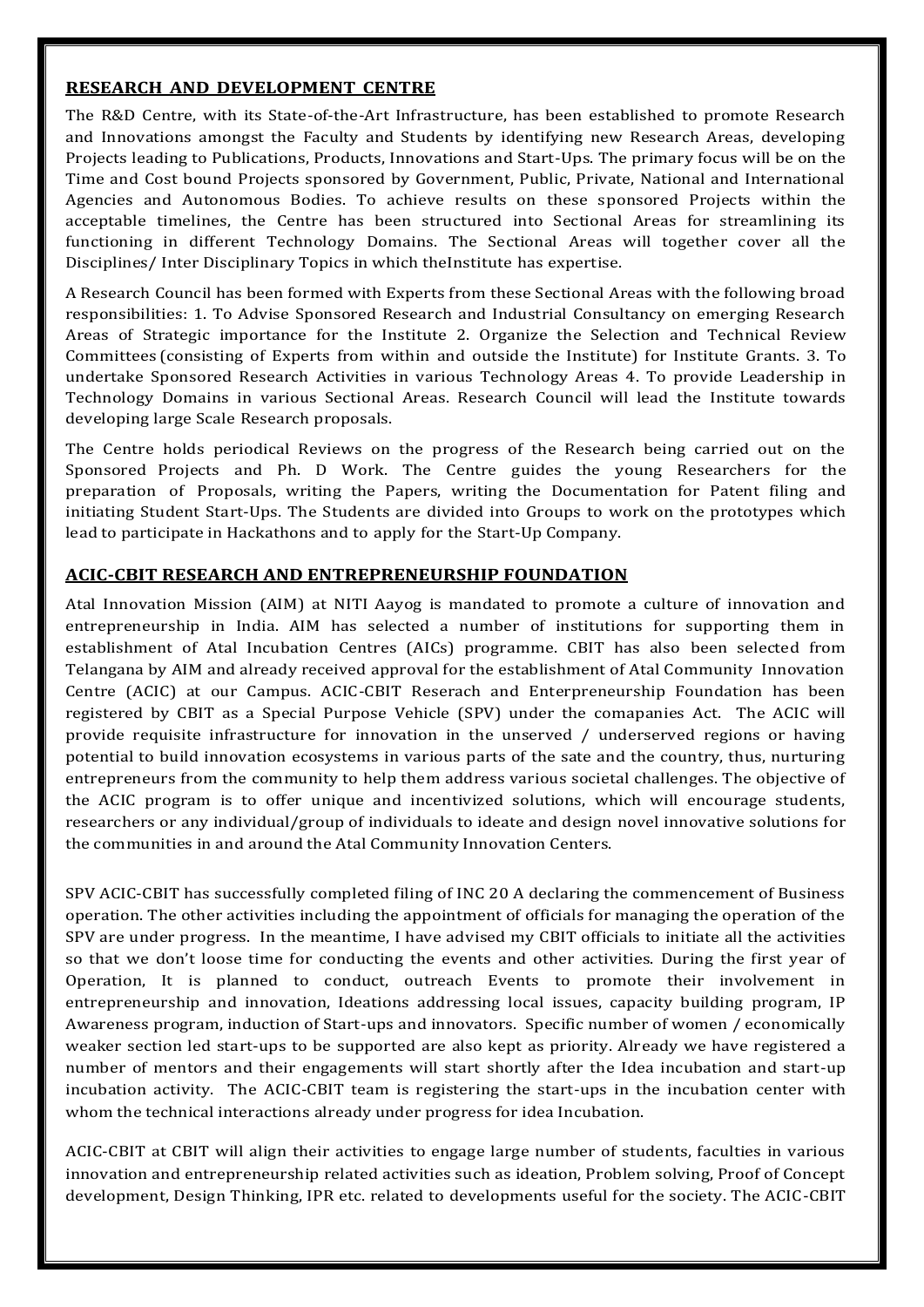will also connect with the alumni at various platforms to accelerate the implementation of the activities under ACIC-CBIT.

Some of the Important areas for ACIC-CBIT will be Agritech and Food Technology, Health Tech products, Life sciences and Well Being products and services, Water, Sanitation & Solid waste management, Environment and pollution control technology, Artificial Intelligence, Robotics and Automation, Application of Drone Technology, Electric Mobility, and many more areas. The ACIC-CBIT is going to encourage the innovative workforce of innovation to develop the ability to conceive, to create, to innovate, and implement solutions to benefit the society.

# **INDUSTRY INSTITUTIONAL INTERACTION**

The Institute has established Understanding with the Industry, both in the Private and Public Sector, for Synergy through Collaborative effort to undertake Research Projects. The Students are engaged during

Summer Vacation in Internships and Practical Training with the local Industries. CBIT has 50 MOUs with most reputed Industries, like DMRL, DRDL, TCS, INFOSYS, WIPRO, Cyber MOTION, INFOTECH, BHEL, ELICO, SRI VENKATESHWARA ELECTRICAL & MECHANICAL INDUSTRIES, HIMALAYA ELECTRONIC SERVICES, CSIR, SERC, DR. REDDY LABS AND FEW OTHERS.

- Cognizant Innovation Lab Established In2012.
- Hexagon Pvt. Ltd Established a 3D Innovation Lab worth 7.0Crores.
- Cognizant Foundation is offering 3 Scholarships to the Students of2019-20.
- Anywhere Automation University established in 2018 in Robotic Process Automation Centre of Excellence.

## **ENTREPRENEURSHIP DEVELOPMENT CENTRE AND INNOVATION COUNCIL**

The Council provides Career-Oriented Education to the Students so as to equip them with requisite, Qualification and Training. This will enable them either to take up a gainful Employment or start their Own Enterprise and become Entrepreneurs. The Programs, Mentoring and related activities will be guided by the following Members of the Council.

#### **INSTITUTION INNOVATION COUNCIL**

| 1.  | Prof. P. Ravinder Reddy                       | President             |
|-----|-----------------------------------------------|-----------------------|
| 2.  | Prof. P. Prabhakar Reddy                      | Convener              |
| 3.  | Dr. N. L. N. Reddy                            | Member                |
| 4.  | Sri M. Himamsu                                | Student Co-Ordinator  |
| 5.  | Sri V. Chaitanya                              | Member                |
| 6.  | Mr. W. Pranay, Chief Manager, ICICI Bank Ltd. | Member                |
| 7.  | Dr. Y. Srinivas Rao, DRDL.                    | Member                |
| 8.  | Dr. A. Venugopal Rao, DMRL.                   | Member                |
| 9.  | Sri C. Sekhar Reddy                           | Member                |
| 10. | Sri Phani Pattamatta                          | Member                |
| 11. | Sri Venkata Rama Rao Adhikari                 | Special Invitee       |
| 12. | Mr. P. Chandra Mouli, CSE                     | <b>Student Member</b> |
| 13. | Mr. D. Harshavardhan, CSE                     | Student Member        |
| 14. | Mr. N. K. P. Aditya, ECE                      | Student Member        |
| 15. | Mr. P. Hrithik Roshan, ECE                    | Student Member        |
| 16. | Mr. K. Sesha Sai Hemanth, IT                  | Student Member        |
| 17. | Mr. Pratik Lahoti, IT                         | Student Member        |
| 18. | Mr. N. V. R. Rohith, EEE                      | Student Member        |
| 19. | Mr. Ch. Koushik, EEE                          | Student Member        |
| 21. | Mr. Kousthubh Soudarthi, MED.                 | Student Member        |
| 22. | Mr. P. Sriman, Civil Engg.                    | Student Member        |
| 23. | Mr. P. Karthik, Civil Engg.                   | Student Member        |
| 24. | Mr. K. Sai Sampath, Chem. Engg.               | <b>Student Member</b> |
| 25. | Ms. V. Sreya, Biotechnology                   | <b>Student Member</b> |
| 26. | Mr. Hari Bharath Kumar Reddy, IPE             | <b>Student Member</b> |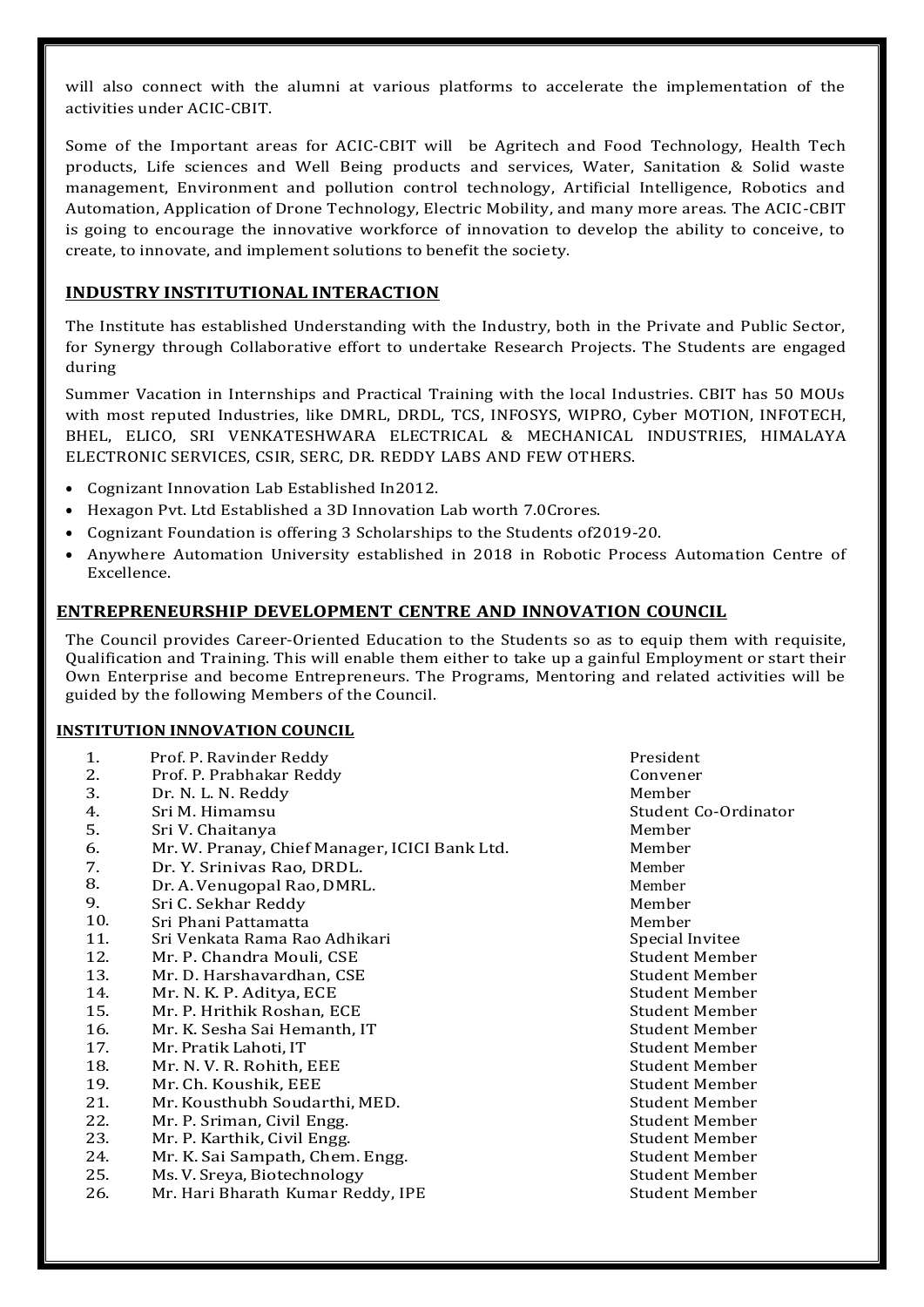# **STUDENTS' COUNSELLING CENTRE**

The Counselling Service at the CBIT, is integral to Student Support Services which has been providing Services like Individual Counselling and Developing Group activities for CBIT Students, Faculty and Staff. Who approach with their problems and guide them to overcome their deficiencies to enhance their overall functioning. Workshops on Subjects relevant to Personality and Skill Development to enhance the productivity and performance of the Students and Faculty are regularly conducted by the Counsellor. The Counsellor (Psychologist) is available in the Campus during the Working Hours of the College and the Counselling Centre Services are available from 9.30 A.M. to 4.30 P.M.

# **CAMPUS WIDE NETWORKING AND DATA CENTRE**

Institute has a Campus Wide Networking (CWN) Facility monitored by CISCO MX-100 Firewall to serve the Local and the Internet Facility with wired and wireless Connectivity. There are five CISCO SG-350 manageable Switches and one CISCO-1900 Router separating the Public and Private LANs connecting more than 2150 Desktop Machines serving the Computational requirements of the Institute and several Mobile Devices. The LANs are managed by more than 100 Giga-Bits manageable Switches with 10 GBPS Multimode Fiber Optic backbone connectivity.

The Wi-Fi Facility is extended with 105 Meraki & KL-300 access points controlled by the MX-100 and CloudTrax, Firewall. Additionally, the CBIT-CWN is supplemented with Mobility aware Wireless Connectivity across the Campus to enable the Seamless Connectivity of Wireless Network to Electronic Gadgets of Students and Staff.

The Data Center comprises of more than 10 Servers including HP c7000 Blade, Rack-mounted and Tower Servers, Printers Catering to the Academic and Administration needs including Web, Mail, Teaching and Learning Services. These Servers can be accessed by the people in a controlled way and are installed with the State-of-Art Software including the VM Ware to create Virtual Machines, Fedora, Debian, MS- Windows, Oracle, MatLab, Drillbit, pSpice, Informatica, Rational Rose, Webex etc.

# **STUDENTS' CLUBS AND CHAPTERS**

Students are encouraged to join Professional Bodies as Members as they provide platforms that enable Development of Professional Skills. Some of them are: Institute of Electrical and Electronics Engineers (IEEE), American Society of Mechanical Engineers (ASME), Institution of Chemical Engineers (IChE), Society of Automatic Engineers (SAE).

Students are also facilitated with Opportunities to participate actively in various Clubs of the Institute and manifest their Creativity in the Areas of their interest which would nurture Team Spirit, wholesome Personality, Interpersonal Communication and others such. The Clubs are:

# **STUDENTS' CLUBS**

- Career Guidance Cell
- Entrepreneurship Development Cell
- Robotics & Innovation Club
- Energy Savers Club
- Open Source Club
- Skill Development Cell
- Google Student Club
- Digital Transactions Competency Centre
- Ramanujam Maths Club

## **Chaitanya Sudhee Chaitanya Samskruthi**

- Chaitanya Geethi : Singing Club
- Chaitanya Nritrya : Dancing Club
- Chaitanya Vaadya : Instrumental Club

#### **Chaitanya Chaaya**

- Film Making Club
- Photography Club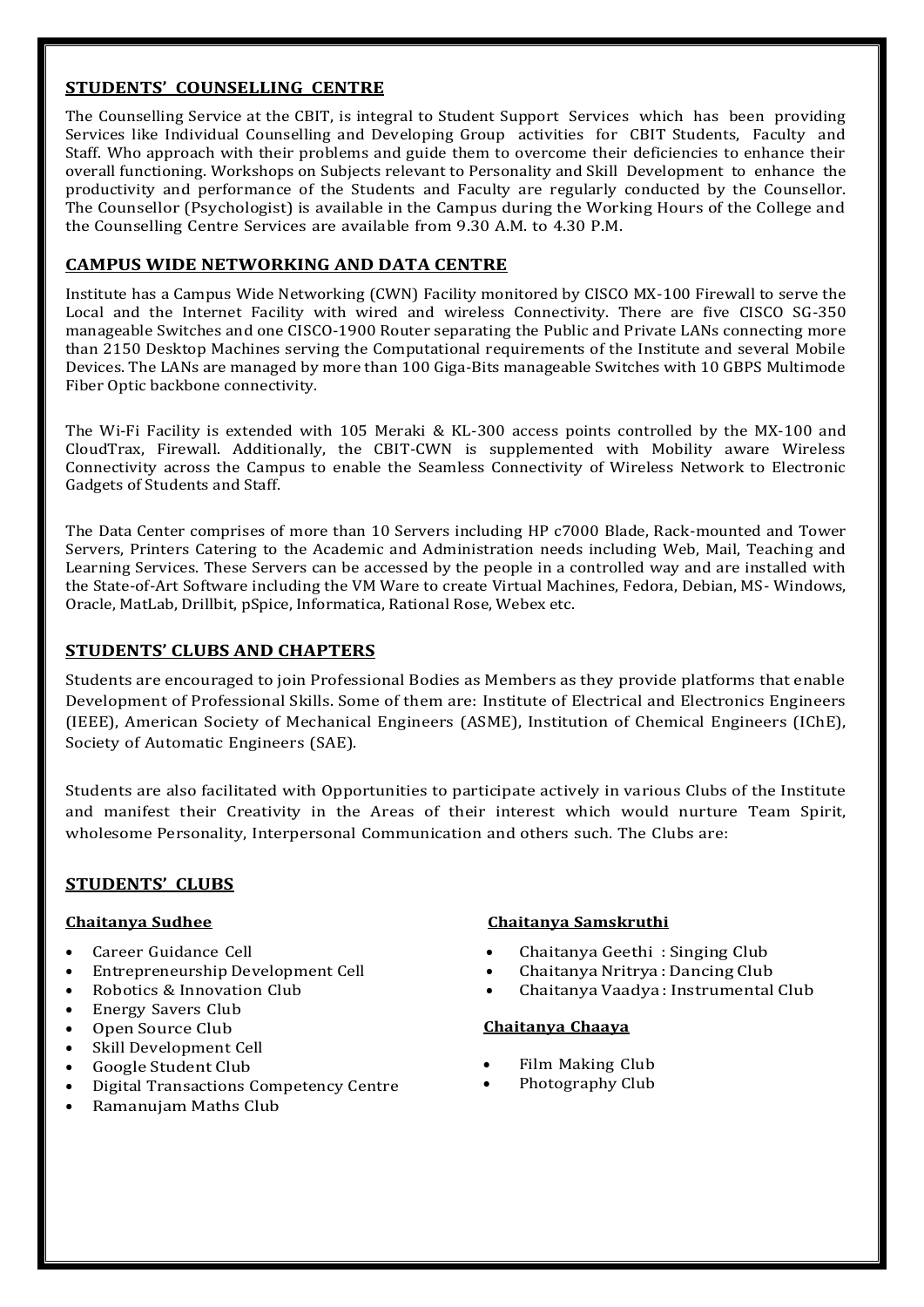# **Chaitanya Saahithi Chaitanya Seva**

- Literati Club
- News Letter
- Communicando
- Model United Nations
- Toast Masters Club
- Transcendent

# **Chaitanya Kreeda Chaitanya Smriti**

- **NSS**
- **NCC**
- Parivrita
- Street Cause
- Engineers Without Borders

Sports Club **Alumni Club** 

# **STUDENTS' CHAPTERS**

Association with the Professional Chapters would enable the Students to not only interact with the who's who of the Industry, Consultancy, Technology Associations and other Recognized Entities but will also givethem scope for attending Meets, Seminars and other raining and Learning participation. Students at CBIT are encouraged to join the Professional Bodies as Members and some of them are: Indian Society forTechnical Education (ISTE)

- Institute of Electrical and Electronics and Engineers(IEEE)
- Indian Institute of Chemical Engineers (IIChE)
- American Society for Mechanical Engineers(ASME)
- Society of Automotive Engineers (SAE)
- Indian Institute of Engineers(IIE)
- Indian Society for Mechanical Engineers(ISME)

# **STUDENTS' ACHIEVEMENTS IN SPORTS**

- 1. D. Sudheer Netha –2/4 IT –Kumite was awarded Gold Medal and the Chief Minister Cup at the 3rd National Level Open Karate Championship–2018– held at Dr. B R. Ambedkar Indoor Stadium, Karimnagar, Telangana from  $19<sup>th</sup>$  to  $21<sup>*</sup>$  Jan, 2001.
- 2. L. Swaroop Goud 1/4 Chemical Wrestling was awarded Gold Medal in the State Wrestling Competition Organized by Telangana Amateur Wrestling Association held at L B Stadium, Hyderabad on 02-02-2018
- 3. T. Vigna Sree  $3/4$  IT 2, Anmol Jain  $1/4$  CSE 3 Chess were awarded Silver in the South Zone Inter University Chess Tournament held at Saveetha University from 30-10- 2017 to07-11- 2017.
- 4. Some of the Students participated in Osmania University Inter College Tournaments and in Chess Women Team were the Winners while in Badminton the Men's' Team were the Winners

# **NATIONAL SERVICE SCHEME (NSS) UNIT**

The NSS CBIT was established in the year 2007, with a team of Students from different Departments ofthe Institute. Currently NSS body has a Student strength of 150 Students from UG and 70 from PG headed by Student Executive Body (24 UG & PG Students) who are actively Co-ordinating and participating the numerous Social Service Activities in the Institute and the Society as well. NSS Unit has expanded its Service not only in the Institute but also to the Society by organizing various events.

- Blood Donation Camps
- Voter ID Registration
- Student Anti-Ragging Squad
- Disciplinary activities
- Road Safety Awareness
- Fire Safety Awareness
- Heath Campus
- Training Programs to the Transport Staff
- Women Self-Defense Programs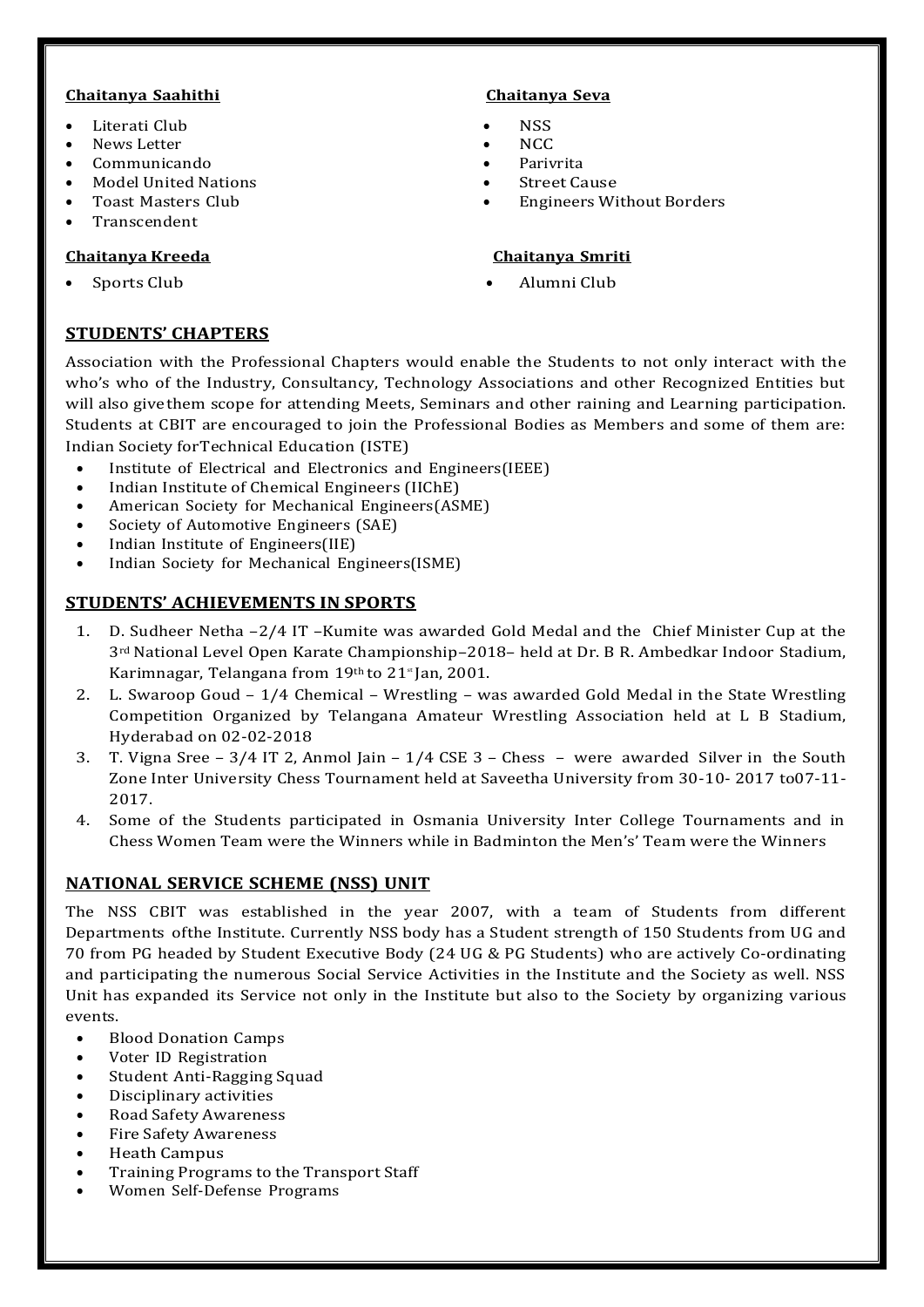- Swatch Bharath
- Haritha Haram
- Flood Relief Programs (Eg. Kerala Floods)
- Visits to Old Age Homes & Orphanages
- MOU with different NGO's such as NTR & Rudhira Blood Bank.

## **CIVIL AND RELATED INFRASTRUCTURE**:

- Land (50 Acres 32 Guntas) and Development.
- Buildings with built up area of 57,714 Sq. Mts. including Hostels.
- Equipment in Laboratories, Workshops & Computer Centers.
- Library has 1,17,000 Volumes and 5000+ Online E-journals and 149 Indian Journals, networth.
- Furniture, Electricity, Water, Drainage, Roads & Transport etc.,

# **HOSTELS OF CBIT**

Hostel Accommodation for 520 Students in Single, Double, Four and Eight Beds, in 108 Rooms is located on the Campus with separate Blocks for Senior and Junior Students with 24 x 7 Professional Security and with a Resident Supervisor. A Visitors' Lounge for the benefit of visiting Parents/Guardians is provided. FSSAI compliant Hygienic and Nutritious Food is served to the Students in the well maintained and spacious Dining Halls. A Reading Room, Computer, Sports, Entertainment Facilities and Washing Services are facilitated within the Hostel Campus.

# **CBIT CAMPUS HEALTH CARE CENTRE**

CBIT Campus Health Centre of the Institute facilitates immediate Medical Care for the Staff and Students. The Health Care Centre is equipped with Four Beds, First-Aid Box, Medical Kits, Medicines, Sphygmomanometer for Blood Pressure, Glucometer for Blood Sugar to treat minor Physical Injuries. The Consultation for the Faculty, Staff and Students is Free. Medical Officer visits the Health Centre for Consultations, while a Qualified and Trained Staff Nurse is available during the Working Hours of the Institute in the Health Centre.

Ambulance Service is available on the Campus on all Days to reach the Patients to Hospitals in case of Medical Emergencies.

# **SPORTSAND GAMES FACILITIES**

The Institutes has been encouraging participation in Sports for all the Students and has a tall order of Achievements by the Students. The well-developed Courts for various Games are as follows:

**Outdoor:** Cricket and Football Fields, Volleyball, Basketball and Throwball Courts and Athletic Track **Indoor:** Indoor Stadium - Aerobics, Badminton, Chess, Carroms, Table Tennis and Fitness Lab.

# **OTHER FACILITIES**

- Food Courts
- Bank with ATM Service
- Ladies Lounge
- Stationary / Copy Centre

# **PROPOSED DEVELOPMENTAL FACILITIES**

# **PLANS TO CONSTRUCT AND DEVELOP:**

- 1. Auditorium with a Seating Capacity of 2200.
- 2. Outdoor Stadium with a Seating Capacity of 30,000.
- 3. Staff Quarters, Boys and Girls Hostels.
- 4. Redevelop Workshops and Laboratory Complexes.
- 5. Sports Corridor consisting of Foot Ball, Volley Ball, Badminton, Cricket and other Sports.
- 6. Student Activity Centre
- 7. State-of-the-Art Library with Built-Up Area of more than 1.5 Lakh Square Feet.
- 8. Seminar Halls with Capacities to Seat 180 to 320Participants.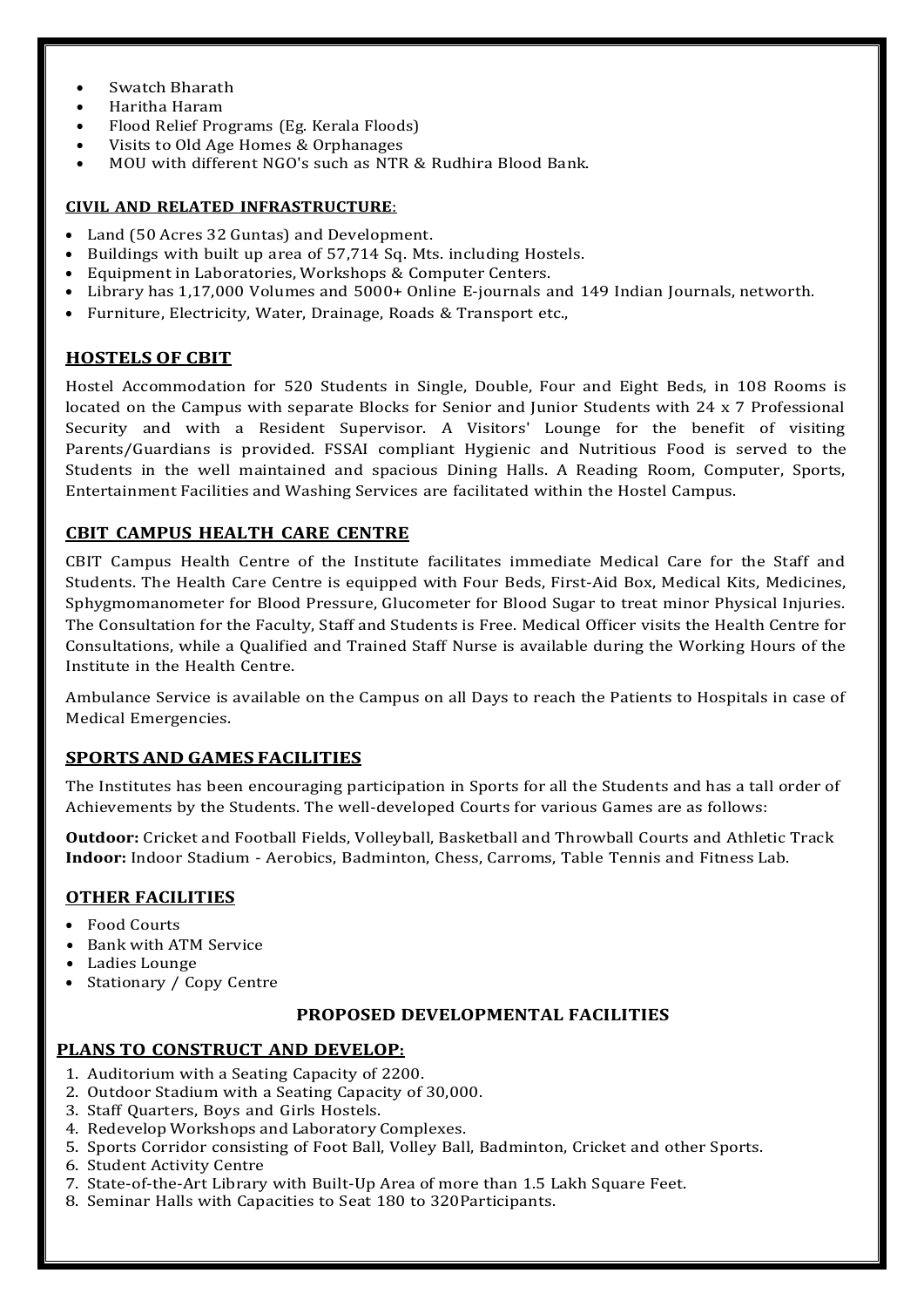# **STATUTORY/REGULATORY BODIES**

# **INTERNAL QUALITY ASSURANCE CELL (IQAC)**

National Assessment and Accreditation Council (NAAC) proposes that every Accredited Institution should establish an Internal Quality Assurance Cell (IQAC) as a Post-Accreditation Quality Sustenance Measure as a part of its Action Plan to undertake Performance Evaluation, Assessment and Accreditation and Quality Up-gradation of Institutions of Higher Education. Since Quality enhancement is a continuous process, the IQAC will become a Part of the Institution's System that will work towards realization of the Goals of Quality enhancement and sustenance. The prime task of the IQAC is to develop a System for Conscious, Consistent and Catalytic improvement in the overall performance of Institutions. IQAC was established in CBIT on 27-04-2011. It has been channelizing all efforts and measures of the Institution towards promoting its Holistic Academic Excellence. IQAC will facilitate to ensure heightened level of clarity and focus in Institutional functioning towards Quality enhancement, ensure internalization of the Quality Culture, ensure enhancement and coordination among various activities of the Institution and Institutionalize all good Practices, provide a sound basis for decision-making to improve Institutional functioning, act as a Dynamic System for Quality changes in HEIs, build an organized Methodology of Documentation and Internal Communication.

The Internal Quality Assurance Cell (IQAC) has been reconstituted and has the following Members on the Panel:

| $\mathbf{1}$   | Chairperson               | Prof. P. Ravinder Reddy                                     |
|----------------|---------------------------|-------------------------------------------------------------|
|                |                           | Principal and Chairman                                      |
| 2              | Teachers to represent all | Prof. D. Krishna Reddy, Head-Dept. of ECE                   |
|                | level                     | Prof. P. Prabhakar Reddy, Dept. of Mech. Engg.              |
|                |                           | Dr. D. L. Sreenivas Reddy, Head-Dept. of MCA                |
|                |                           | Dr. T. Sridevi, Assoc. Prof., Dept. of CSE.                 |
|                |                           | Dr. T. Murali Krishna, Assoc. Prof., Dept. of EEE           |
|                |                           | Dr. V. Aruna, Asst. Prof., Dept. of Biotechnology           |
|                |                           | Sri Md. Ziauddin Jahangir, Asst. Prof., Dept. of ECE        |
| 3              | One Member from the       | Sri. N. Subash, President CBIT                              |
|                | Management                | President Nominee: Prof. B.S. Rajanikanth, IISC., Bangalore |
| 4              | Senior Administrative     | Prof. Suresh Pabboju, Director-AEC & CoE                    |
|                | Officers                  | Prof. K. Krishnaveni, Director-Academics                    |
|                |                           | Prof. P. Sreenivas Sarma, Director-SA&P                     |
|                |                           | Dr. N. L. N. Reddy, Director-CDC                            |
|                |                           | Prof. M. Swami Das, Jt. Director-Academics (Informatics)    |
|                |                           | Mrs. B. Anne Violet, Head-HR                                |
| 5              | One nominee from local    | Sri B. Jaipal Reddy, Managing Director                      |
|                | Society                   | Apollo Computing, Hyderabad.                                |
|                |                           | Mobile: 9848091553, E-Mail: jaipal@apollocomputing.com      |
| 6              | One nominee from          | Mr. Soudarthi Koustubh (Topper)                             |
|                | Students                  | Roll No-160117736026, Student of Mechanical Engg.           |
|                |                           | Mobile No-80085 12222                                       |
|                |                           | E-mail id: ugs17026_mech.koustubh@cbit.org.in.              |
|                |                           | koustubhsoudarthi@gmail.co                                  |
| $\overline{7}$ | One nominee from          | Dr. G. Kalyan Kumar (Ph.D., IITM)                           |
|                | Alumni                    | Department of Civil Engineering                             |
|                |                           | National Institute of Technology, Warangal 506004           |
|                |                           | Mobile: 83329 69265, E-mail: kalyan@nitw.ac.in              |
| 8              | One nominee from          | Amazon AWS Team Nominee: Sri Vinay Chousalkar, Customer     |
|                | Employers                 | Relationship Manager,                                       |
|                |                           | Government Education, Amazon, Hyderabad.                    |
|                |                           | Mobile: 99897 84442, E-mail: vchousal@amazon.com            |
| 9              | One nominee from          | Sri L. Rambabu, Managing Director,                          |
|                | Industrialists            | Comint Systems and Solutions Pvt. Ltd.,                     |
|                |                           | Eden Amsri Squqre, Office No: 308 & 309, 3 Floor,           |
|                |                           | St. John's Road, Secunderabad -500 026.                     |
|                |                           | Mobile:+91-984995084                                        |
|                |                           |                                                             |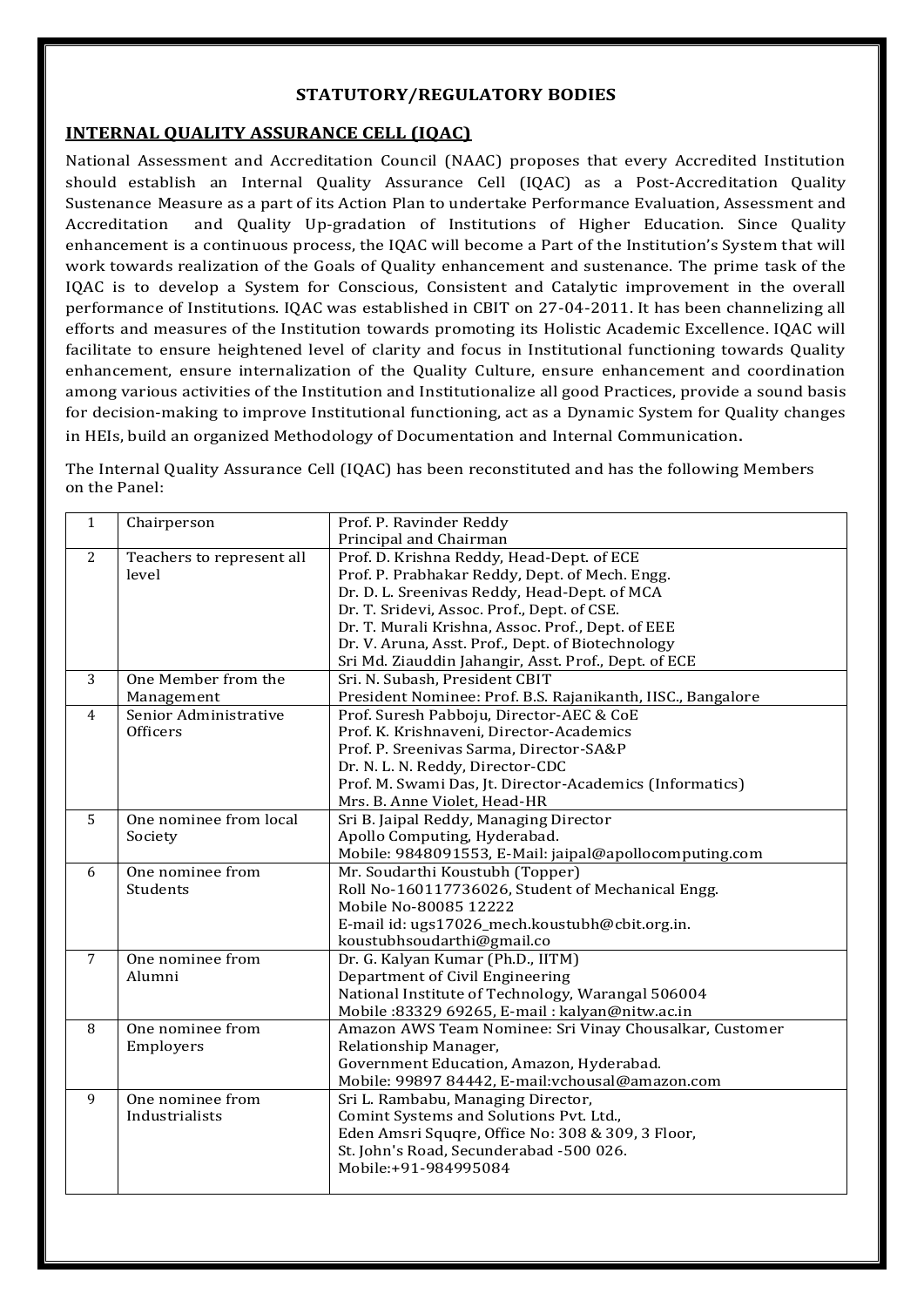| 10 | One nominee from        | Sri Nakka Ramakrishna                          |
|----|-------------------------|------------------------------------------------|
|    | <b>Stakeholders</b>     | Technicolour (Animation)                       |
|    |                         | Mobile: 94928 63306                            |
|    |                         | E-mail: ramakrishna_nakka@hotmail.com          |
| 11 | Special Invitees        | 1. Prof. Vasudeva Varma,                       |
|    |                         | IIIT, Hyderabad, E-mail v@iit.ac.in            |
|    |                         | 2. Sri Sai Kumar, Scientist-F, DRDL, Hyderabad |
|    |                         | Mobile: 9441345865,                            |
|    |                         | E-mail: sai drdo@rediffmail.com                |
|    |                         | 3. Google Android Developers Nominee           |
| 12 | Coordinator/Director of | Prof. N. V. Koteswara Rao, Director-IQAC       |
|    | the IQAC                |                                                |

# **ANTI-RAGGING COMMITTEE:**

The Institute strictly adheres to the Rules and Regulations for Prevention of Ragging and has established Steps for curbing the Ragging as per the Guidelines given by AICTE, UGC and other Apex Bodies. TheUGC Guidelines which are based on the Order of the Hon'ble High Court has clearly noted that "It is Mandatory for every Student and His / Her Parents to furnish an Anti-Ragging Affidavit at the time of first Admission and there after each Year at the time of Annual Registration. The Anti-Ragging Committee and Anti Ragging Squads that are functional on the Campus ensure that a Ragging Free Environment in the Campus and Hostel is maintained.

| $\mathbf{1}$ | Prof. P. Ravinder Reddy, Principal                             | Chairman |
|--------------|----------------------------------------------------------------|----------|
| 2            | Sri C. Satya Babu, Civic Body Municipal Commissioner, Narsingi | Member   |
| 3            | Sri K. S. Rao, ACP, Banjara Hills- Police Admn.                | Member   |
| 4            | Sri R. Ravikanth Reddy, Deputy Editor-Local Media The Hindu    | Member   |
| 5            | Sri D. Ramesh Kumar                                            | Member   |
|              | President-Swamy Vivekananda Educational Association-NGO        |          |
| 6            | Smt. P. Jayalakshmi-Parent                                     | Member   |
| 7            | Dr. N. L. N. Reddy, Director-CDC                               | Member   |
| 8            | Prof. K. Jagannadha Rao, JD-SA&P & Head, CED                   | Member   |
| 9            | Prof. P.V.R. Ravindra Reddy, Head, MED                         | Member   |
| 10           | Prof. G. Suresh Babu, Head, EEE                                | Member   |
| 11           | Prof. D. Krishna Reddy, Head, ECE                              | Member   |
| 12           | Prof. Y. Rama Devi, Head, CSE                                  | Member   |
| 13           | Prof. K. Radhika, Head, IT                                     | Member   |
| 14           | Dr. P. V. Naga Prapurna, I/c- Head, Chem. Engg.                | Member   |
| 15           | Dr. Y. Rajasri, I/c-Head, Biotechnology                        | Member   |
| 16           | Dr. D. L. Sreenivasa Reddy, Head, MCA                          | Member   |
| 17           | Dr. S. Saraswathi, I/c-Head, SMS.                              | Member   |
| 18           | Prof. B. Sreenivasaa Reddy, Head, Physics                      | Member   |
| 19           | Prof. K. Laxmi, Head, Chemistry                                | Member   |
| 20           | Prof. P. Raj Reddy, Head, Mathematics                          | Member   |
| 21           | Mrs. A. Vijaya Lakshmi, Asst. Prof., English                   | Member   |
| 22           | Dr. C. Srikanth Reddy, Librarian                               | Member   |
| 23           | Dr. G. Shyam Mohan Reddy, Physical Director                    | Member   |
| 24           | Sri K. R. K. Prasad, Project Engineer                          | Member   |
| 25           | Mrs. K. Vasantha Lakshmi, Lab Asst., CED                       | Member   |
| 26           | Mr. K. Vijaya Bhaskar Reddy, Lab Asst., ECE                    | Member   |
| 27           | Student Representative (Topper of 3rd Year)                    | Member   |
| 28           | Student Representative (Topper of 2 <sup>nd</sup> Year)        | Member   |
| 29           | Prof. P. Sreenivas Sarma, Director-SA&P                        | Convener |
|              |                                                                |          |

**Note**: All Statutory Systems are established to prevent Ragging in and around the Campus as per the Prohibition of Ragging Act 26 of 1997, University Guidelines and UGC, AICTE Regulations. To lodge Complaints on Ragging Incidents, Contact Toll Free Numbers are: 10980 and 1800-180- 5522.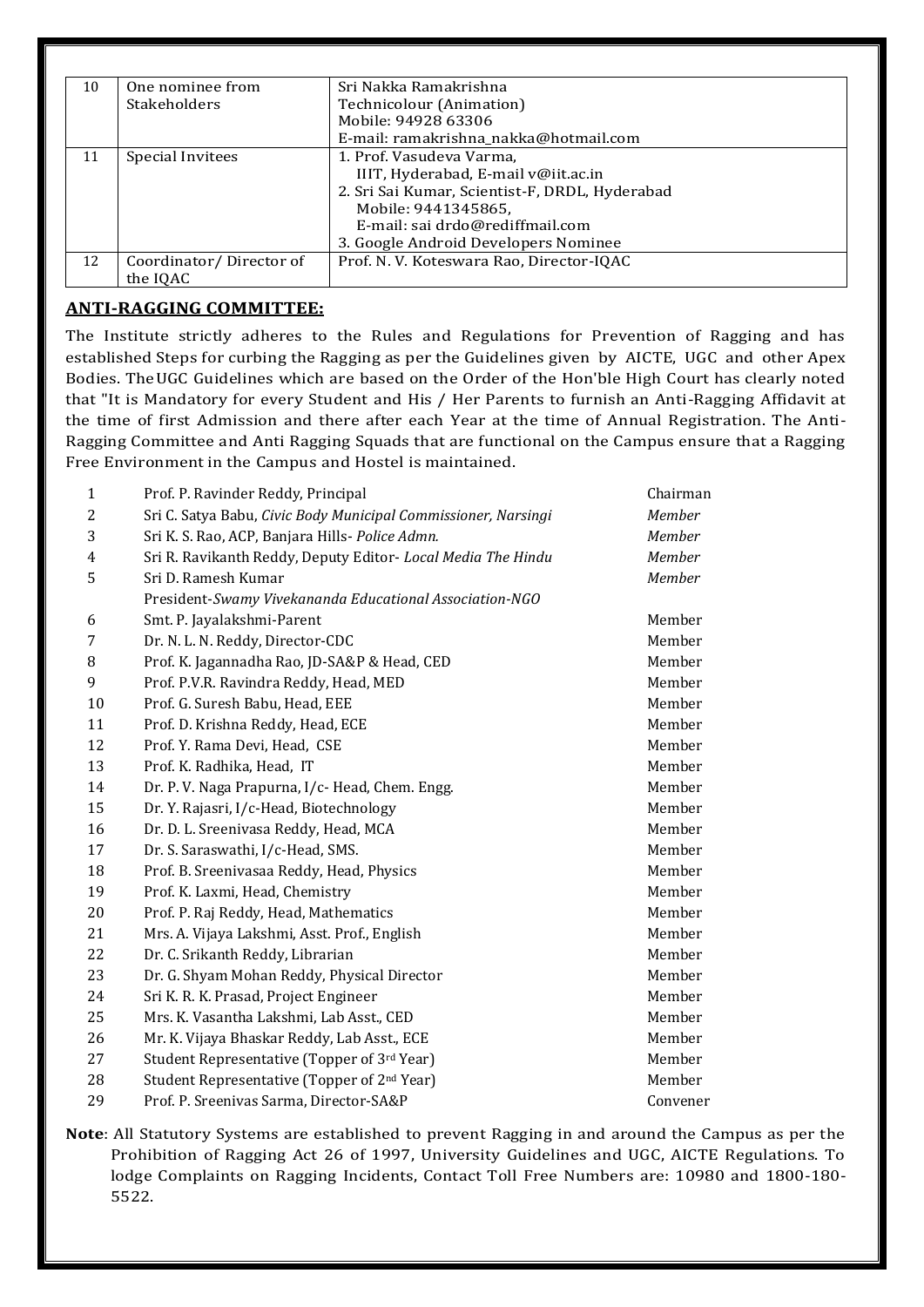# **GRIEVANCE REDRESSAL COMMITTEE:**

The Committee, through this Online Grievance Redressal System, will receive, consider and redress the grievance of the Student/s, Parents and others with regard to unfair Practices. The aggrieved Student/s, Parents and Others may Represent / Register their complaints on the Online Portal through a Link, which is available on the College Website viz., "Online Grievance". The Members of the Grievance Redressal Committee are:

| 1.  | Prof. P. Ravinder Reddy, Principal                   | Chairman |
|-----|------------------------------------------------------|----------|
| 2.  | Prof. Suresh Pabboju, Director-AEC & CoE             | Member   |
| 3.  | Prof. K. Jagannadha Rao, JD-SA&P & Head, Civil Engg. | Member   |
| 4.  | Prof. P. V. Prasad, Controller of Examinations       | Member   |
| 5.  | Prof. B. Sreenivasa Reddy, Head, Dept. of Physics    | Member   |
| 6.  | Prof. K. Sagar, Dept. of CSE                         | Member   |
| 7.  | Dr. P. Kowstubha, Assoc. Prof., Dept. of EEE         | Member   |
| 8.  | Smt. K. Sugamya, Asst. Prof., Dept. of IT            | Member   |
| 9.  | Mr. M. Shiva Reddy, Liaison Officer                  | Member   |
| 10. | President, Students' Association                     | Member   |
| 11. | BE / B. Tech. III Semester Student Representative    | Member   |
| 12. | BE / B. Tech. V Semester Student Representative      | Member   |
| 13. | BE / B. Tech. VII Semester Student Representative    | Member   |
| 14. | ME / M. Tech. III Semester Student Representative    | Member   |
| 15. | MCA III Semester Student Representative              | Member   |
| 16. | MBA III Semester Student Representative              | Member   |
| 17. | Prof. P. Sreenivasa Sarma, Director-SA&P             | Convener |

# **INTERNAL COMPLAINTS COMMITTEE:**

In accordance with the Provisions of the Sexual Harassment of Women at Workplace (Prevention, Prohibition & Redressal) Act, 2013, the Internal Complaints Committee of CBIT, has been constituted with the following Members:

| 1.  | Prof. K. Krishnnaveni, Director-Academics                   | Chairperson |
|-----|-------------------------------------------------------------|-------------|
| 2   | Dr. T. Ratna Reddy, Assoc. Prof., Dept. of Mech. Engg.      | Member      |
| 3   | Sri K. Sudarshan Reddy, Asst. Prof., Dept. of ECE           | Member      |
| 4.  | Smt. A. Sangeetha, Asst. Prof., Dept. of CSE                | Member      |
| 5.  | Sri I. Balakrishna, Asst. Prof., Dept. of Chem. Engg.       | Member      |
| 6.  | Dr. G. Vijaya Laxmi, Asst. Prof., Dept of Biotechnology     | Member      |
| 7.  | Mrs. B. Anne Violet, Head-HR                                | Member      |
| 8.  | Sri M. Shiva Reddy, Liaison Officer                         | Member      |
| 9.  | Smt. K. Vasantha Lakshmi, Lab Assist., Dept. of Civil Engg. | Member      |
| 10. | Mrs. K. Madhavi, Programmer, Dept. of IT                    | Member      |
| 11. | Dr. D. Jaya Sree, Kakatiya Foundation, NGO                  | Member      |
| 12. | Student Representative from UG                              | Member      |
| 13. | Student Representative from UG                              | Member      |
| 14. | Student Representative from PG                              | Member      |
| 15. | Prof. K. Laxmi, Head, Dept. of Chemistry                    | Convener    |
|     |                                                             |             |

The following Persons will be included as Members of the Committee in case the Victim or alleged Perpetrator is a Student:

|    | Dr. C. Srikanth Reddy, Warden and Librarian | Member |
|----|---------------------------------------------|--------|
| 2. | <b>Students General Secretary</b>           | Member |

## **Functions:**

- To consider the Redressal of Complaints of Sexual Harassment
- To submit the Minutes of the Meetings of ICC to the Principal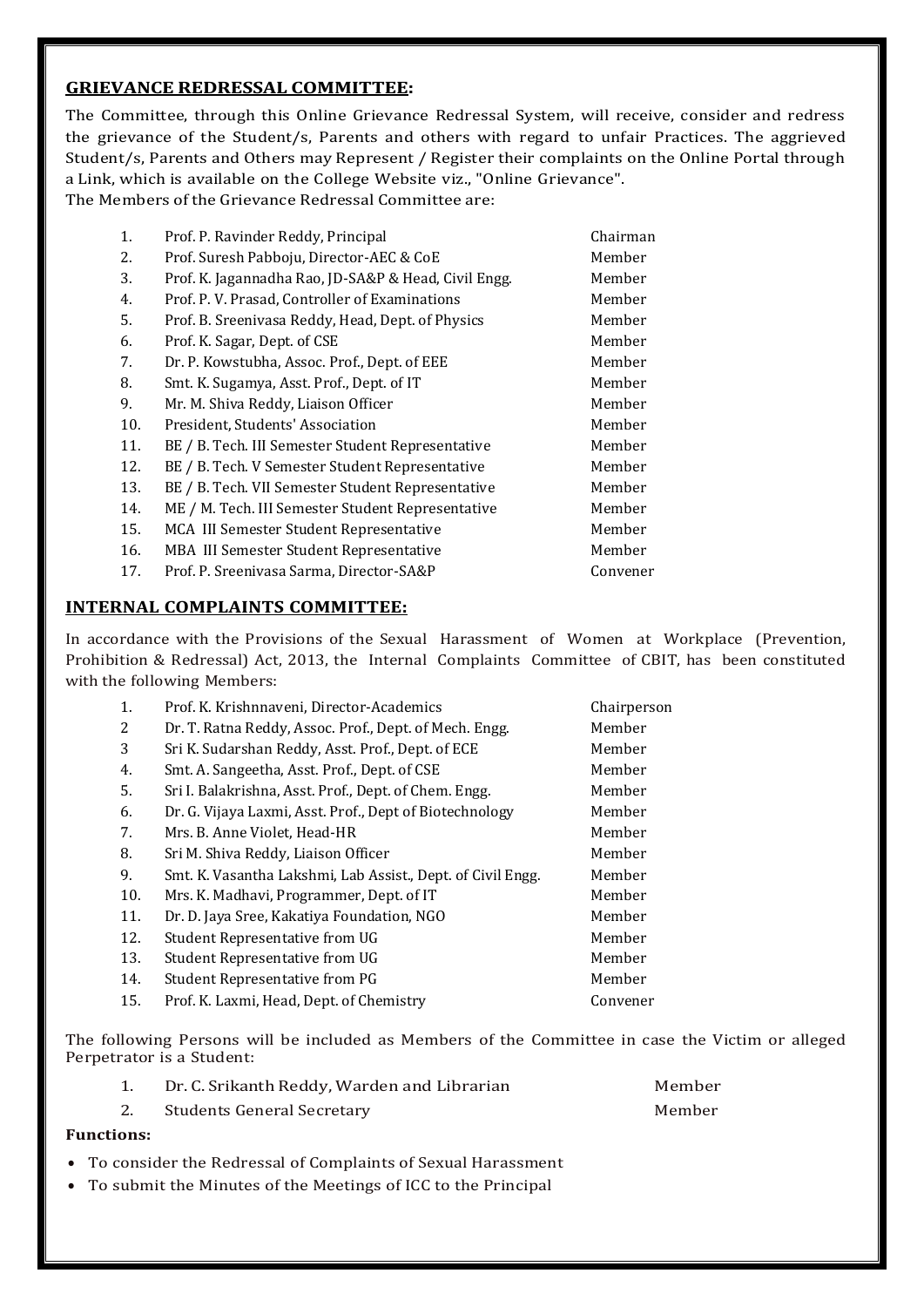# **STUDENTS CODE OF CONDUCT**

# **PREAMBLE:**

The Learning Environment at the Institute has evolved over 4 Decades with focus on Learning, Intellectual inquiry, the dissemination and advancement of Knowledge, Personal and Professional Development and good Citizenship for Student Growth and Development. It is desired that Students endeavor assimilating the objectives.

# **OBJECTIVES:**

The Code of Conduct outlines the activities and behavior that Students should conduct Personally and Professionally as they would be held responsible for their actions, whether on their Own or as a part of a Group.

Every Student who is Registered in a Course or Program of Study offered by the Institute enters into a Contractual relationship with the Institute by which they:

Acknowledge the right of the Institute to set standards of Conduct

Accept and Agree to be subject to the Institute's Policies, Rules and Procedures including Code of Conduct

Accept the right of the Institute to impose sanctions for conduct found to have violated those standards, policies, rules or procedures.

Students are expected to adhere and promote the Institute's Core Values of Honesty, Trust, Fairness, Respect and Personal Responsibility in all aspects of Academic and Non-Academic conduct fostering mutual respect for the Dignity, Property, Rights and Well-being of Others.

The Institute values Integrity, Inclusiveness and Teamwork and is committed to providing Developmental and Educational Opportunities.

The Students Non-Academic misconduct will be assessed in accordance with the Criteria of the Principles of Education, Well-Being of Students, the safety and Well-Being of Institute's Community, Deterrence, Restitution and where appropriate Restorative Justice.

Students are responsible individuals of the Institute with rights and responsibilities as Learners at the Institute and hence they are expected to comply with requirements of the Code of Conduct.

On the Campus, at all times the Students should wear their Identity Cards, as the Authorized Personnel may verify for the purpose of Identification.

The Communication on Academic Activities will be on display on Notice Board and Website and it is expected that the Students should keep themselves informed of these and comply.

The Attire of the Students should be Clean and it is advised that Dress should be decent while on the campus.

Students are strictly advised to refrain from idling their time on the Campus when the Academic Sessions are cancelled. Students should engage themselves in Self-Study in Library / Computer Lab, unless such Sessions are substituted by any other Session / Activity. Students seen moving around while the Scheduled Classes are on will be attract the violation of Code of Conduct.

Participation in Co-Curricular activities shall not be considered as an excuse for lack of attendance, unless otherwise permitted by the College or Prior Permission is obtained from the Principal.

Management will not be liable for any losses arising out of Students leaving their belongings such as Books, Bags, Instrument Cases and other related Items, unattended.

Misappropriation, Damage, Unauthorized Possession, Defacement, Vandalism or destruction of Property on the Institute Campus will attract severe Punishment.

Damage to Library Books, Periodicals, Computers, and Benches is an act of indiscipline. Such acts will attract Punishments and Students will have to make good the losses.